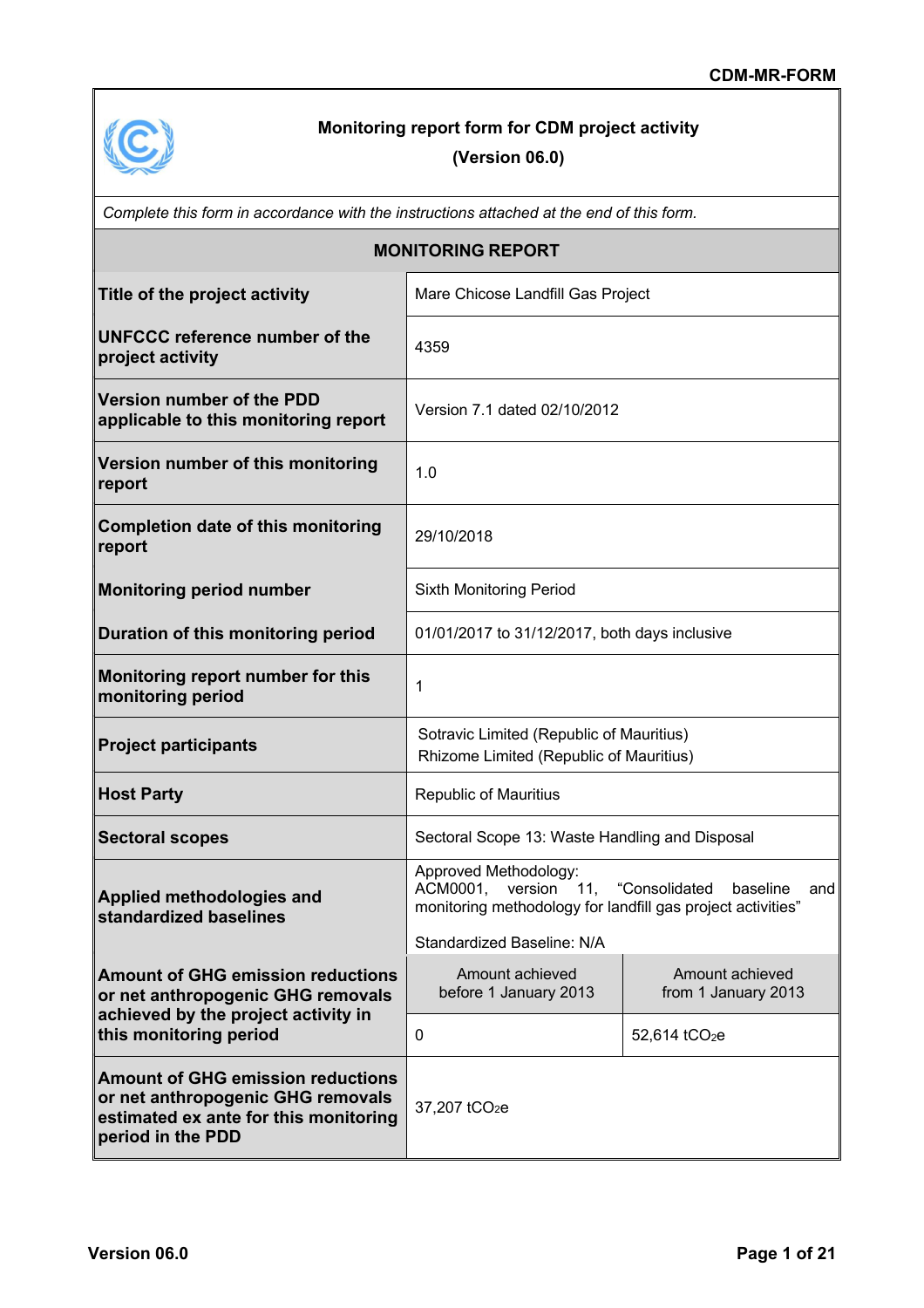# **SECTION A. Description of project activity**

### **A.1. General description of project activity**

>>

**(a) Purpose of the project activity and the measures taken for GHG emission reductions or net anthropogenic GHG removals by sinks;**

The purpose of the proposed project is to utilize landfill gas to generate electricity, while excess landfill gas is flared. The Project generates certified emission reductions (CERs) by displacing electricity generation from grid connected fossil fuel-fired power plants that would otherwise be generating equivalent electricity and; destroying methane within the landfill gas that would otherwise have been vented directly into the atmosphere.

The project activity reduces Greenhouse Gas (GHG) emissions by setting up a more efficient gas collection system and destruction system (e.g. construction of additional wells, piping and installation of intermediary gas collection stations) than that required by the contractual obligations under landfill management agreement. A higher efficiency gas collection system enables emission reduction by combustion of higher volume of gas through flaring / generating electricity and displacement of equivalent fossil fuel-based electricity from the Mauritius grid.

The Mare Chicose landfill is a fully managed landfill site in Mauritius with leachate collection system and a leachate basin. The Mare Chicose landfill was operational as an active landfill since 1997.

In the baseline scenario, the landfill gas would have been collected and flared using the basic gas collection systems. The basic system would have been set up to flare the minimum amount of landfill gas as stated by Ministry of Local Government (MoLG) in its tender document, and no electricity would be generated.

#### **(b) Brief description of the installed technology and equipment;**

The project activity involves the installation of state-of-the-art Landfill Gas (LFG) collection technology:

- The project uses vertical wells drilled into the waste to extract the LFG. Horizontal wells have also been drilled to extract the maximum amount of gas from open cells.
- End-of-line collection system with pipes that connect groups of gas wells to manifolds. The manifolds are connected to a main pipe and then into the main header pipe which delivers the gas to the extraction plant and the flare. They allow the optimization of the extraction of gas from each well.
- The project activity involves two stationary enclosed gas flares provided by Hofstetter, consisting of pipe work, valves, blower, stack with burners, instrumentation and control panel. The combined maximum designed capacity for the flares is 3000 Nm<sup>3</sup>/h (1500Nm<sup>3</sup>/h  $X$  2). The combustion temperature in the flare stack is specified to be between 1000 $^{\circ}$  -1200° C. Besides, the installed capacity of LFG engine generator set is 3 X 1.1 MW which uses captured LFG to generate electricity.

#### **(c) Relevant dates for the project activity (e.g. construction, commissioning, continued operation periods, etc.);**

- The first flare was commissioned on 28 May 2008
- The second flare was commissioned on 18 September 2009.
- Commissioning of electricity generation system (2 X 1.1 MW) was on 31 October 2011
- Commissioning of the electricity generation system (1 X 1.1 MW) was on 22 January 2013

The systems have been under continued operation since their commissioning. In the current monitoring period, flare 2 has not been used as the gas available was sufficient to be consumed in the electricity generation system and flare 1 combined.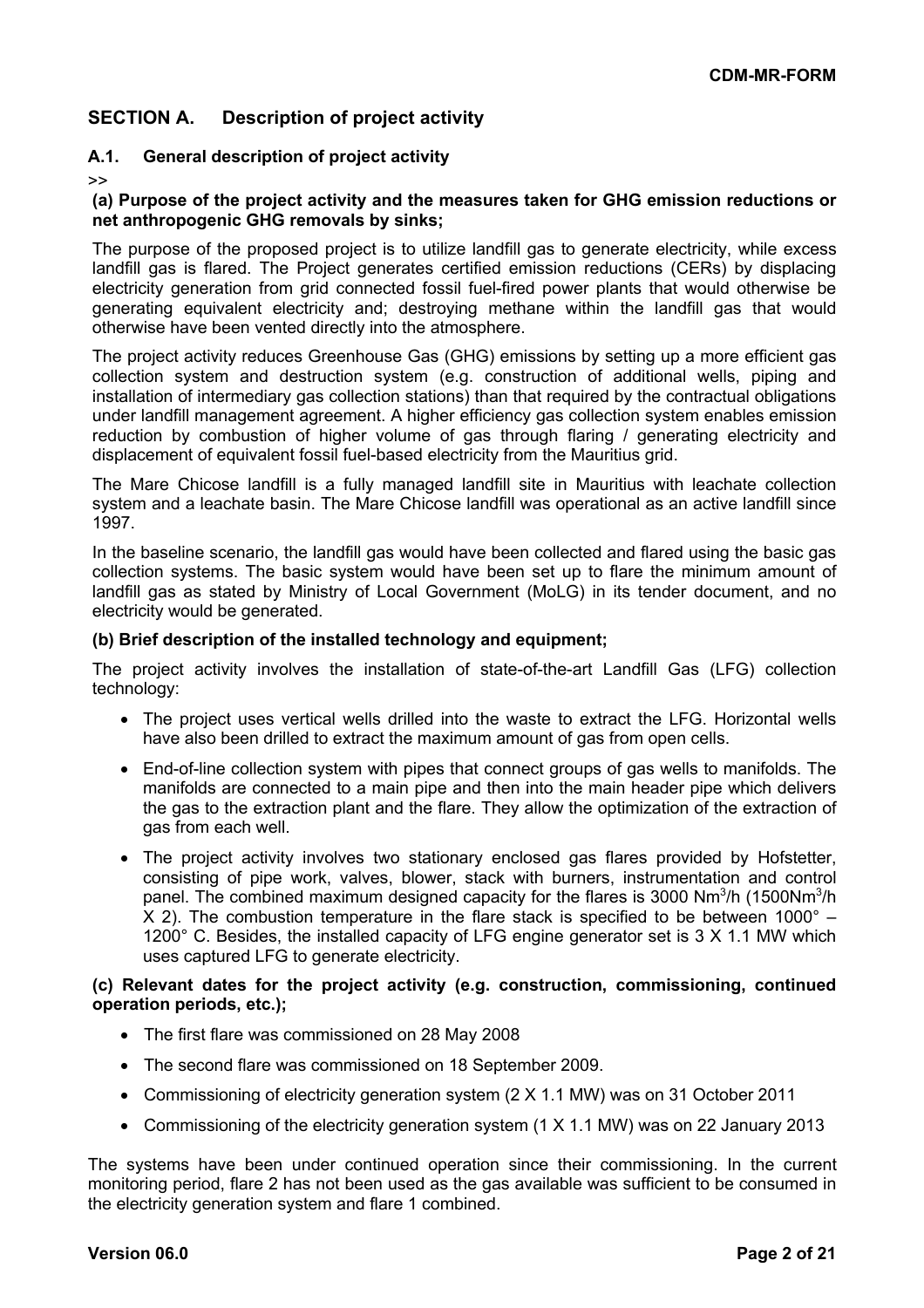### **(d) Total GHG emission reductions or net anthropogenic GHG removals by sinks achieved in this monitoring period.**

Total GHG emission reductions or net anthropogenic GHG removals by sinks achieved in this monitoring period:  $52,614$  tCO<sub>2</sub>e.

### **A.2. Location of project activity**

>>

Cluny Road, Mare Chicose, Grand Port District, South Eastern Region of Mauritius, Republic of Mauritius (the "Host Country").

The geographic coordinates of the site are:  $57^{\circ}$  37' 54.2" E and 20 $^{\circ}$  23' 11.8" S

### **A.3. Parties and project participants**

| <b>Parties involved</b>      | <b>Project participants</b> | Indicate if the Party involved<br>wishes to be considered as<br>project participant (Yes/No) |
|------------------------------|-----------------------------|----------------------------------------------------------------------------------------------|
| Republic of Mauritius (host) | <b>Sotravic Limited</b>     | No                                                                                           |
| Republic of Mauritius (host) | <b>Rhizome Limited</b>      | No                                                                                           |

### **A.4. Reference to applied methodologies and standardized baselines**

>>

ACM0001, version 11, "Consolidated baseline and monitoring methodology for landfill gas project activities"

The following tools have been used as required by ACM0001, version 11:

"Tool to determine project emission from flaring gases containing methane", version 01 adopted at EB28;

"Tool to determine methane emissions avoided from disposal of waste at a solid waste disposal site", version 05, adopted at EB 55;

"Tool to calculate baseline, project and/or leakage emissions from electricity consumption", version 01, adopted at EB 39; and

"Tool to calculate the emission factor for an electricity system", version 02, adopted at EB 50

All version numbers stated in this paragraph apply for the whole document. The above referred documents are available at http://cdm.unfccc.int/methodologies/PAmethodologies/approved

### **A.5. Crediting period type and duration**

>>

Renewable, duration: 01/04/2012 to 31/03/2019.

# **SECTION B. Implementation of project activity**

# **B.1. Description of implemented project activity**

>>

The project activity is demonstrated in the line diagram below: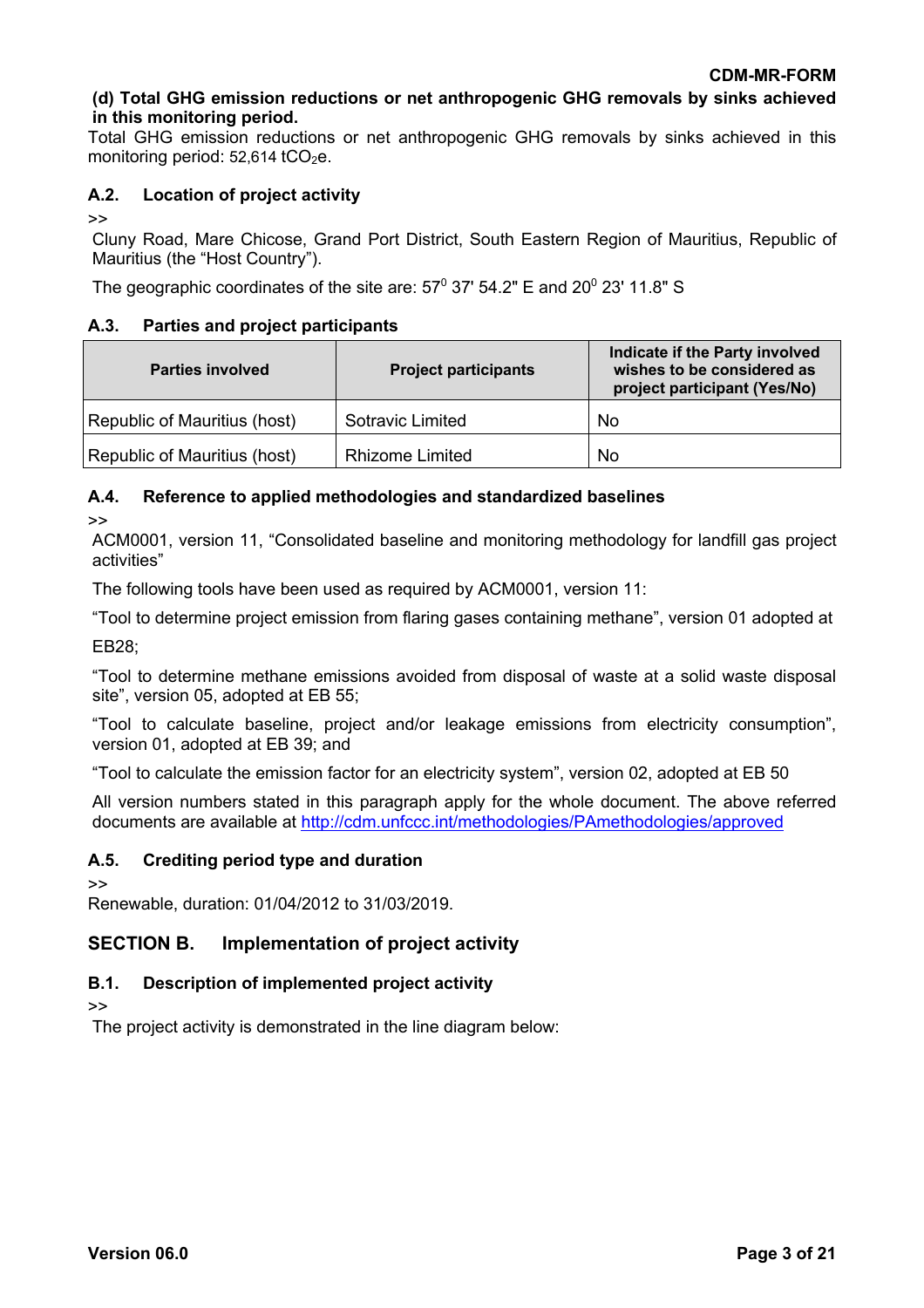

### **Landfill Gas Collection System**

The project activity involves the installation of LFG collection technology. This includes:

- Gas Collection Wells used to extract gas;
- Blowers to draw the LFG into the flare and/or the energy generator;
- Landfill capped by soil to provide cover for the site;

### **Flare technology:**

The project activity involves the installation of two stationary enclosed gas flares consisting of pipe work, valves, blower, stack with burners, instrumentation and control panel. The details of the installed flares are as follows:

| <b>Description</b> | <b>Make</b>           | <b>Flow capacity</b><br>range $(Nm^3/h)$ | <b>Combustion</b><br>temperature range $(^0C)$ | <b>Commissioning</b><br>date |
|--------------------|-----------------------|------------------------------------------|------------------------------------------------|------------------------------|
| Flare 1            | <b>Hofstetter LPM</b> | $150 - 1500$                             | 1000 - 1200                                    | 28 May 2008                  |
| Flare 2            | <b>Hofstetter LPM</b> | $300 - 1500$                             | 1000 - 1200                                    | 18 September 2009            |

### **Energy generation technology:**

The project has an installed electricity generation capacity of 3.3 MW using captured landfill gas as follows:

| <b>Description</b> | <b>Make</b> | <b>Gas Engine</b> | Generator     | <b>Commissioning</b> |
|--------------------|-------------|-------------------|---------------|----------------------|
|                    |             | capacity (kW)     | capacity (kW) | date                 |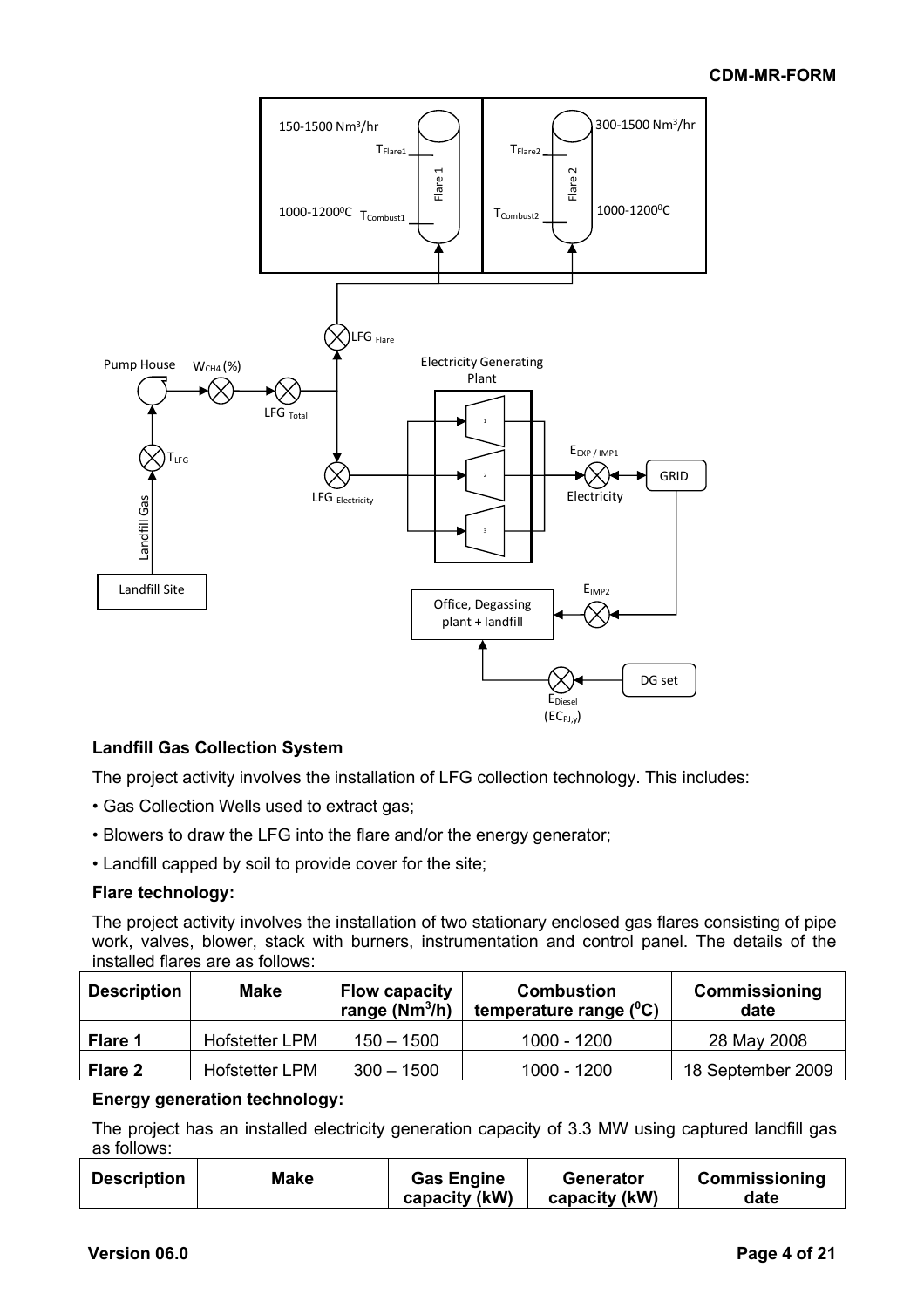| <b>Generator 1</b> | Caterpillar G3516 | 1136 | 1100 | 31 October 2011 |
|--------------------|-------------------|------|------|-----------------|
| <b>Generator 2</b> | Caterpillar G3516 | 1136 | 1100 | 31 October 2011 |
| <b>Generator 3</b> | Caterpillar G3516 | 1136 | 1100 | 22 January 2013 |

Besides, the project also has a backup diesel generator to meet the auxiliary electricity demand during power outage / shutdown as detailed below:

| <b>Description</b> | Make        | Capacity (kW) | <b>Generator capacity (kW)</b> |
|--------------------|-------------|---------------|--------------------------------|
| DG                 | Scomat 3306 | つつ 1          | 180                            |

### **B.2. Post-registration changes**

#### **B.2.1. Temporary deviations from the registered monitoring plan, applied methodologies or standardized baselines**

>>

No temporary deviations from registered monitoring plan, applied methodology or applied standardized baseline has been applied.

#### **B.2.2. Corrections**

>>

No corrections from the approved post registration changes revised registered PDD version 7.1, 02/10/2012 available at: https://cdm.unfccc.int/PRCContainer/DB/prcp399589485/view

### **B.2.3. Changes to the start date of the crediting period**

>>

Not applicable

### **B.2.4. Inclusion of monitoring plan**

 $\geq$ 

Not applicable

#### **B.2.5. Permanent changes to the registered monitoring plan, or permanent deviation of monitoring from the applied methodologies, standardized baselines, or other applied standards or tools**

>>

No permanent changes from the approved post registration changes revised registered PDD version 7.1, 02/10/2012 available at: https://cdm.unfccc.int/PRCContainer/DB/prcp399589485/view

### **B.2.6. Changes to project design**

 $\rightarrow$ 

No project design changes from the approved post registration changes revised registered PDD version 7.1, 02/10/2012 available at: https://cdm.unfccc.int/PRCContainer/DB/prcp399589485/view

## **SECTION C. Description of monitoring system**

 $\sim$ 

**Data generation:** Total LFG captured and LFG sent to generators and/or the flares are continuously measured by the flow meters as mentioned in section D.2. Methane fraction in LFG is measured by a continuous gas analyzer and electricity exported and imported are measured continuously by electricity meter(s) (please see section D.2 for details).

**Data recording:** Measurements of the quantity total LFG captured, and LFG sent to generators and/or the flares are recorded electronically on a continuous basis at every 10 minutes. Methane fraction readings are recorded continuously every 10-minute interval. Electricity meter readings are recorded manually every month. All manual recordings are subsequently entered in an excel sheet.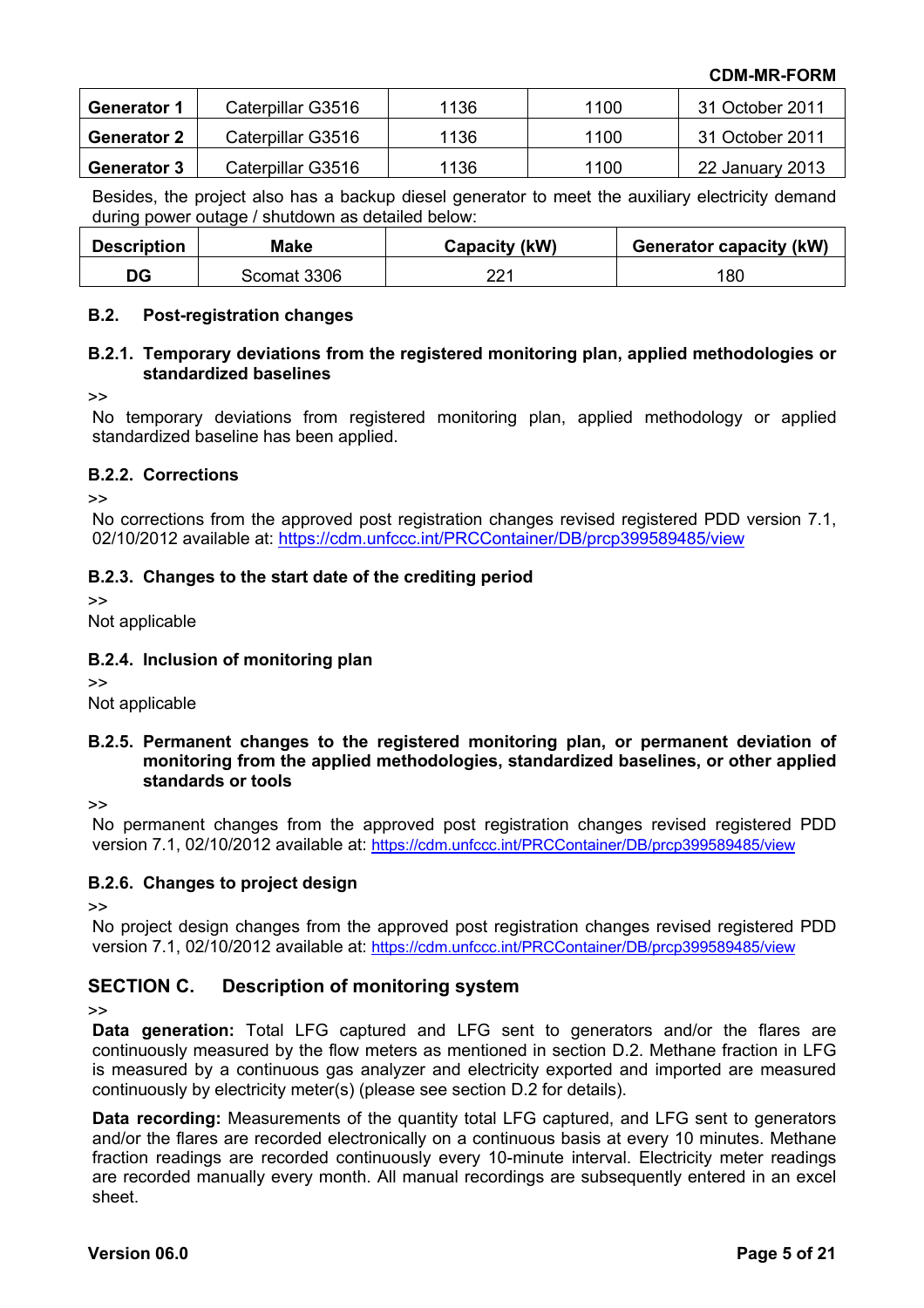**Data aggregation:** The monitored landfill gas data and electricity supplied to the grid are respectively summed over the monitoring period.

**Calculation:** see section D.2 and section E.

**Reporting:** The calculated values are included in an Excel sheet and reported in the CDM-MR.

Clear roles and responsibilities have been assigned to all staff involved in the CDM project, as described in the monitoring manual.

All staff involved in the collection of data and records are coordinated by the designated 'CDM Monitoring Manager. The CDM monitoring manager sends the data to Climate-Secure Services periodically for checking. Climate-Secure Services checks the data and calculates the achieved emission reductions. At the end of each monitoring period, Climate-Secure Services prepares the monitoring report.

### **SECTION D. Data and parameters**

#### **D.1. Data and parameters fixed ex ante**

*(Copy this table for each data or parameter.)*

| <b>Data/Parameter</b>                                      | <b>MD<sub>BL</sub></b>                                                                  |
|------------------------------------------------------------|-----------------------------------------------------------------------------------------|
| Unit                                                       | tCH <sub>4</sub> /yr                                                                    |
| Description                                                | Regulatory requirements relating to landfill gas projects                               |
| Source of data                                             | Regulatory requirements as specified in the Tender document and follow-up<br>documents, |
| Value(s) applied                                           | 1709                                                                                    |
| Choice of data<br>or measurement methods<br>and procedures | As mentioned in registered PDD, Table 6 (2009-2030)                                     |
| Purpose of data/parameter                                  | Baseline emission calculation                                                           |
| Additional comments                                        |                                                                                         |

| <b>Data/Parameter</b>                                      | GWP <sub>CH4</sub>                                                                                                                                                                                                                                                                                                                                                                                                                                                                                                                                                                                        |
|------------------------------------------------------------|-----------------------------------------------------------------------------------------------------------------------------------------------------------------------------------------------------------------------------------------------------------------------------------------------------------------------------------------------------------------------------------------------------------------------------------------------------------------------------------------------------------------------------------------------------------------------------------------------------------|
| Unit                                                       | tCO <sub>2</sub> e/tCH <sub>4</sub>                                                                                                                                                                                                                                                                                                                                                                                                                                                                                                                                                                       |
| <b>Description</b>                                         | Global Warming Potential of methane (CH <sub>4</sub> )                                                                                                                                                                                                                                                                                                                                                                                                                                                                                                                                                    |
| Source of data                                             | <b>IPCC</b>                                                                                                                                                                                                                                                                                                                                                                                                                                                                                                                                                                                               |
| Value(s) applied                                           | 25                                                                                                                                                                                                                                                                                                                                                                                                                                                                                                                                                                                                        |
| Choice of data<br>or measurement methods<br>and procedures | "Standard for Application of the Global Warming Potentials to Clean<br>Development Mechanism Project Activities and Programmes of Activities for<br>the Second Commitment Period of the Kyoto Protocol" released in EB69,<br>Annex 3.<br>http://cdm.unfccc.int/faq/Reference/Standards/meth/reg_stan02.pdf. The<br>adoption of GWP of CH4 as 25 (100 year) is in line with the requirements<br>specified by paragraphs 2,3 and 4 of the aforesaid standard and Fourth<br>Assessment Report of IPCC, page 212 as available below:<br>http://www.ipcc.ch/pdf/assessment-report/ar4/wg1/ar4-wg1-chapter2.pdf |
| Purpose of data/parameter                                  | Baseline emission calculation                                                                                                                                                                                                                                                                                                                                                                                                                                                                                                                                                                             |
| <b>Additional comments</b>                                 | As applicable for the second commitment period                                                                                                                                                                                                                                                                                                                                                                                                                                                                                                                                                            |

| Data/Parameter   | Dсн4                              |
|------------------|-----------------------------------|
| <b>Unit</b>      | $^{\prime\prime}$ tCH4/m $^3$ CH4 |
| Description      | <b>Methane Density</b>            |
| Source of data   | Chemical constant                 |
| Value(s) applied | 0.0007168                         |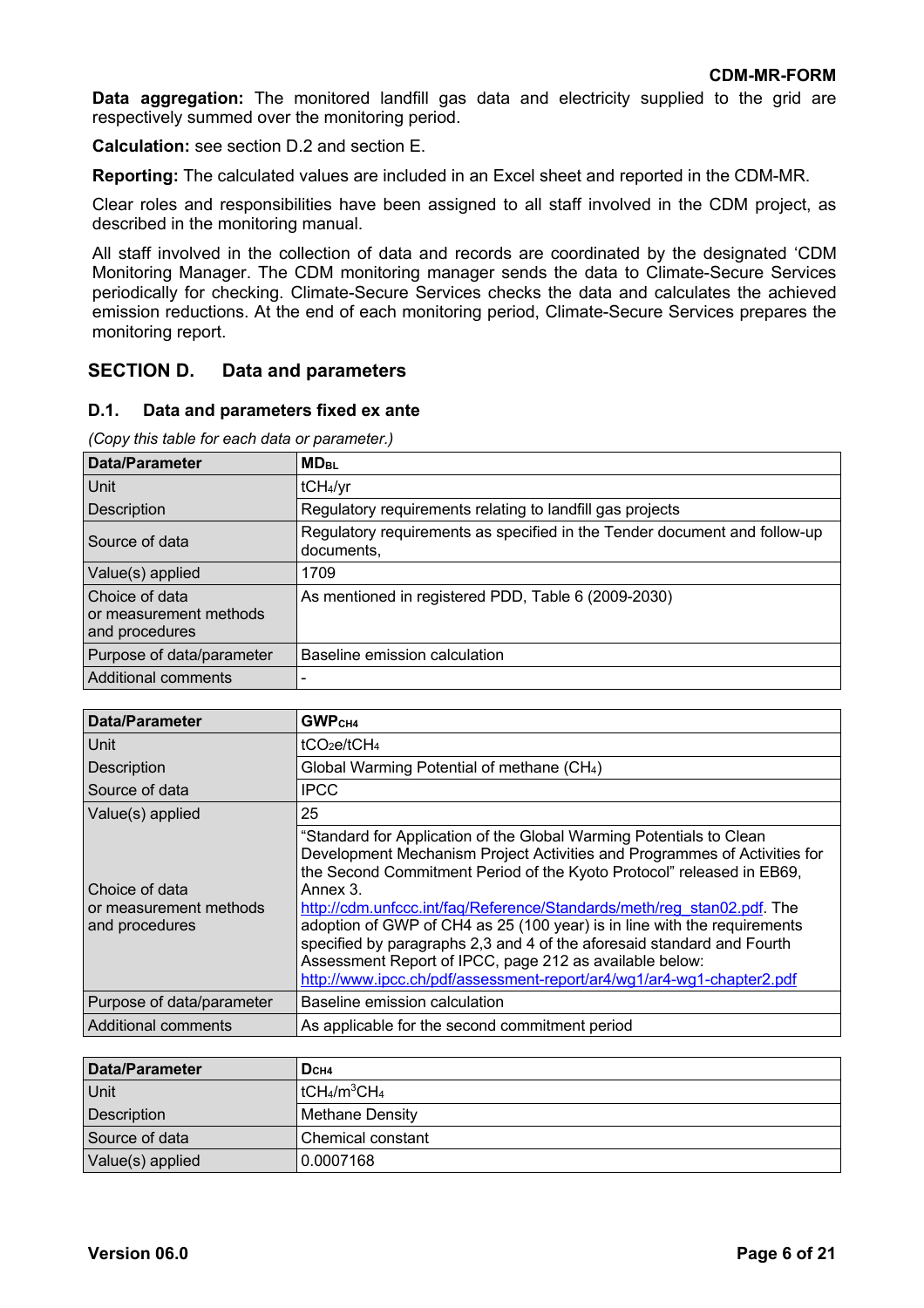| Choice of data<br>or measurement methods<br>and procedures | At standard temperature and pressure ( $0^{\circ}$ C and 1,013 bar) the density of<br>methane is 0.0007168 tCH <sub>4</sub> /m <sup>3</sup> CH <sub>4</sub> . |
|------------------------------------------------------------|---------------------------------------------------------------------------------------------------------------------------------------------------------------|
| Purpose of data/parameter                                  | l Baseline emission calculation.                                                                                                                              |
| Additional comments                                        | $\overline{\phantom{0}}$                                                                                                                                      |

| <b>Data/Parameter</b>                                      | CEF <sub>elec,BL,y</sub>                                                                             |
|------------------------------------------------------------|------------------------------------------------------------------------------------------------------|
| Unit                                                       | tCO <sub>2</sub> /MWh                                                                                |
| Description                                                | Emission factor for the grid in year y                                                               |
| Source of data                                             | Calculated in the PDD as per the "Tool to calculate the emission factor of an<br>electricity system" |
| Value(s) applied                                           | 0.967                                                                                                |
| Choice of data<br>or measurement methods<br>and procedures | As mentioned in registered PDD                                                                       |
| Purpose of data/parameter                                  | Baseline emission calculation                                                                        |
| Additional comments                                        |                                                                                                      |

| <b>Data/Parameter</b>                                      | PPCP, Gen                                                                                                   |
|------------------------------------------------------------|-------------------------------------------------------------------------------------------------------------|
| Unit                                                       | <b>MW</b>                                                                                                   |
| Description                                                | Rated capacity of the captive power plant that provides the project<br>consumption sources with electricity |
| Source of data                                             | Diesel Generator nameplate                                                                                  |
| Value(s) applied                                           | 180 <sub>k</sub> W                                                                                          |
| Choice of data<br>or measurement methods<br>and procedures | Not applicable                                                                                              |
| Purpose of data/parameter                                  | Project emission calculation                                                                                |
| <b>Additional comments</b>                                 |                                                                                                             |

| <b>Data/Parameter</b>                                      | $EF_{EL,j,y}$                                                                                  |
|------------------------------------------------------------|------------------------------------------------------------------------------------------------|
| Unit                                                       | tCO <sub>2</sub> /MWh                                                                          |
| Description                                                | Emission factor for electricity consumed                                                       |
| Source of data                                             | "Tool to calculate baseline, project and/or leakage emissions from electricity<br>consumption" |
| Value(s) applied                                           | 1.3                                                                                            |
| Choice of data<br>or measurement methods<br>and procedures | Default value as per the tool                                                                  |
| Purpose of data/parameter                                  | Project emission calculation                                                                   |
| <b>Additional comments</b>                                 |                                                                                                |

# **D.2. Data and parameters monitored**

| Data/Parameter                     | LFG <sub>total,y</sub>                                                             |
|------------------------------------|------------------------------------------------------------------------------------|
| Unit                               | Nm <sup>3</sup>                                                                    |
| Description                        | Total amount of landfill gas captured at Normal Temperature and Pressure           |
| Measured/calculated/<br>default    | Measured using normalised flow meter.                                              |
| Source of data                     | On-site records                                                                    |
| Value(s) of monitored<br>parameter | 9,844,343 (for 10 minutes interval values refer the ER Calculation<br>spreadsheet) |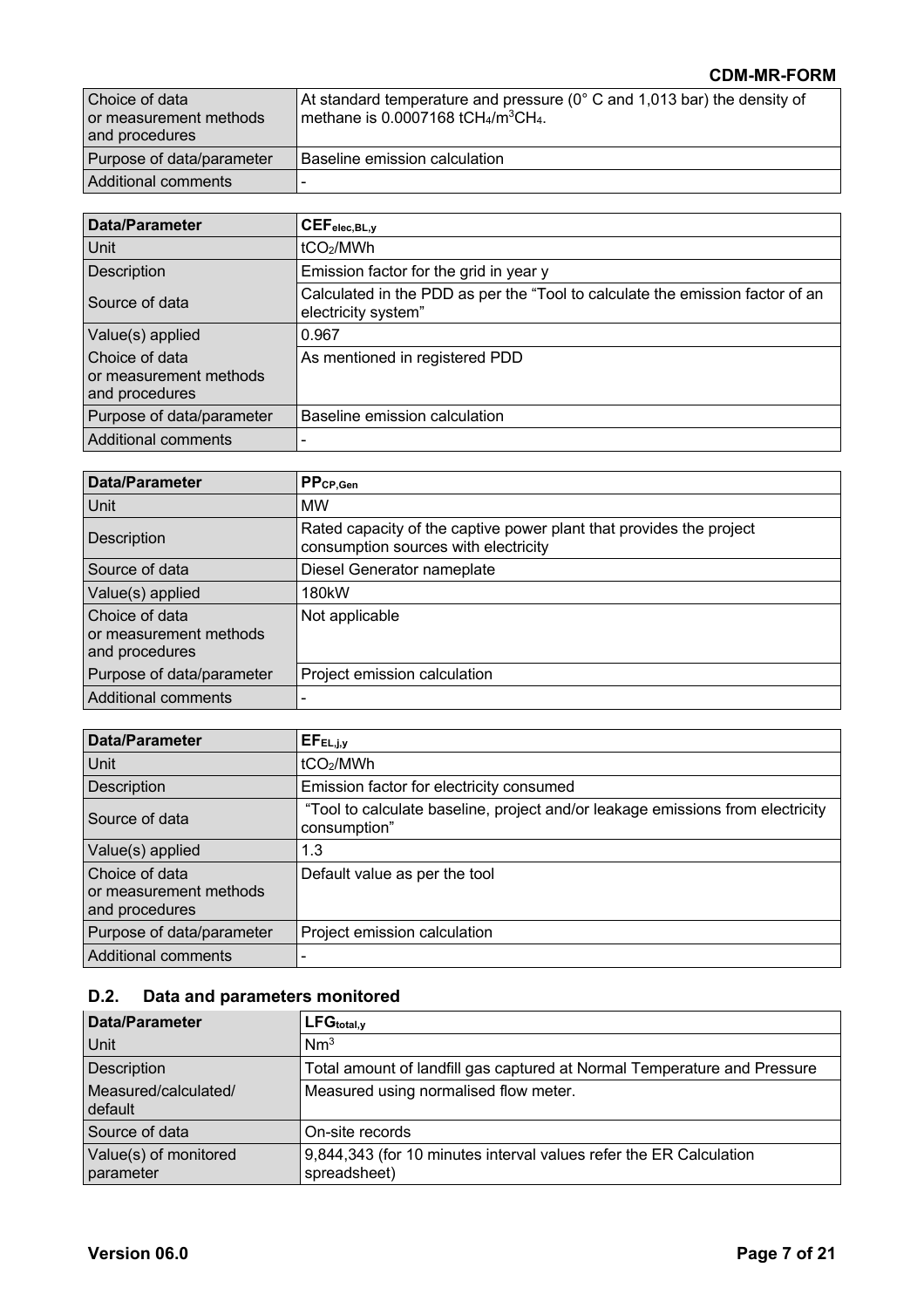|                                          | Normalised Gas Flow meter                                                                                |                               |                     |  |
|------------------------------------------|----------------------------------------------------------------------------------------------------------|-------------------------------|---------------------|--|
|                                          | Period                                                                                                   | 01 Jan - 17 July 17           | 18 July - 31 Dec 17 |  |
|                                          | <b>Type</b>                                                                                              | Emerson Rosemount Mass Probar |                     |  |
|                                          | Serial Number                                                                                            | 8669401 02/09                 | 8669403 02/09       |  |
| Monitoring equipment                     | <b>Previous Calibration</b><br>date                                                                      | 19 July 2016                  | 29 June 2017        |  |
|                                          | <b>Calibration Frequency</b>                                                                             | Annual                        | Annual              |  |
|                                          | Calibration status                                                                                       | Ok                            | ok                  |  |
|                                          | Accuracy                                                                                                 | 1% of flow rate               | 1% of flow rate     |  |
|                                          | <b>Permissible Error</b>                                                                                 | $+1%$                         | $+1%$               |  |
| Measuring/reading/recording<br>frequency | Flow rate measured continuously, recorded electronically at 10 minutes'<br>interval. Aggregated monthly. |                               |                     |  |
| Calculation method<br>(if applicable)    | The measured flow rate at every 10-minute interval, is time aggregated to<br>give LFG <sub>total</sub>   |                               |                     |  |
| QA/QC procedures                         | Flow meter is subject to a regular maintenance regime to ensure accuracy.                                |                               |                     |  |
| Purpose of data/parameter                | Baseline emission calculation                                                                            |                               |                     |  |
| Additional comments                      |                                                                                                          |                               |                     |  |

| Data/Parameter                           | $LFG_{flare,y}$                                                                 |                                      |                         |                     |                                                                         |
|------------------------------------------|---------------------------------------------------------------------------------|--------------------------------------|-------------------------|---------------------|-------------------------------------------------------------------------|
| Unit                                     | Nm <sup>3</sup>                                                                 |                                      |                         |                     |                                                                         |
| Description                              | Amount of LFG flared at Normal Temperature and Pressure                         |                                      |                         |                     |                                                                         |
| Measured/calculated/<br>default          | Measured using normalised flow meter                                            |                                      |                         |                     |                                                                         |
| Source of data                           | On-site records                                                                 |                                      |                         |                     |                                                                         |
| Value(s) of monitored<br>parameter       | 75,912<br>(for 10 minutes interval values refer the ER Calculation spreadsheet) |                                      |                         |                     |                                                                         |
|                                          | Normalised Gas Flow meter                                                       |                                      |                         |                     |                                                                         |
|                                          | Period                                                                          | 01 Jan $-$<br>26 April 17            | 27 April - 05<br>Oct 17 | 06 Oct-26<br>Oct 17 | $27$ Oct $-31$<br>Dec 27                                                |
|                                          | <b>Type</b>                                                                     | <b>Emerson Rosemount Mass Probar</b> |                         |                     |                                                                         |
| Monitoring equipment                     | Serial<br>Number                                                                | 8669403<br>02/09                     | 8669402<br>02/09        | 8669404<br>02/09    | 8669402<br>02/09                                                        |
|                                          | Previous<br>Calibration<br>date                                                 | 27 April<br>2016                     | 23 March<br>2017        | 05 Oct 2016         | 23 March<br>2017                                                        |
|                                          | Calibration<br>Frequency                                                        | Annual                               | Annual                  | Annual              | Annual                                                                  |
|                                          | Calibration<br>status                                                           | Ok                                   | Ok                      | Ok*                 | Ok                                                                      |
|                                          | Accuracy                                                                        | 1% of flow<br>rate                   | 1% of flow<br>rate      | 1% of flow<br>rate  | 1% of flow<br>rate                                                      |
|                                          | Permissible<br>Error                                                            | ±1%                                  | ±1%                     | ±1%                 | ±1%                                                                     |
| Measuring/reading/recording<br>frequency | interval. Aggregated monthly.                                                   |                                      |                         |                     | Flow rate measured continuously, recorded electronically at 10 minutes' |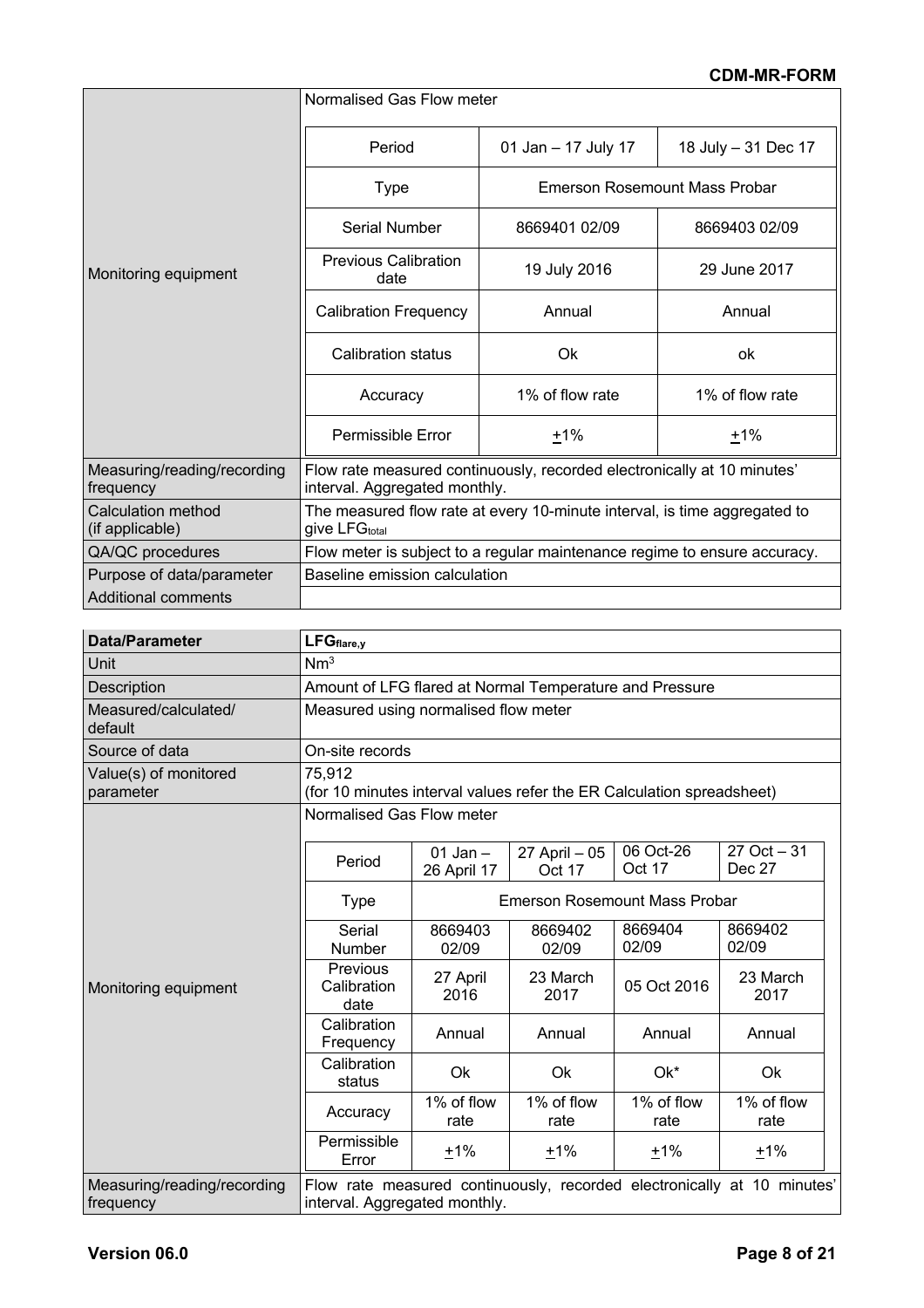| <b>Calculation method</b><br>(if applicable) | The measured flow rate at every 10-minute interval, is time aggregated to<br>give LFGflared                                                                                                                                                            |
|----------------------------------------------|--------------------------------------------------------------------------------------------------------------------------------------------------------------------------------------------------------------------------------------------------------|
| QA/QC procedures                             | Flow meter is subject to a regular maintenance regime to ensure accuracy.                                                                                                                                                                              |
| Purpose of data/parameter                    | Baseline emission calculation                                                                                                                                                                                                                          |
| Additional comments                          | * The flowmeter 8669404 02/09 was calibrated on 05 Oct 2016 and was put<br>to first use, post calibration, on 04 November 2016 for measuring<br>LFGelectricity,y. Thus, the validity of calibration for this meter is deemed till 03<br>November 2017. |

| <b>Data/Parameter</b>                    | LFGelectricity,y                                                                                                                                                                                                                                       |                                                                       |                                      |                      |  |
|------------------------------------------|--------------------------------------------------------------------------------------------------------------------------------------------------------------------------------------------------------------------------------------------------------|-----------------------------------------------------------------------|--------------------------------------|----------------------|--|
| Unit                                     | Nm <sup>3</sup>                                                                                                                                                                                                                                        |                                                                       |                                      |                      |  |
| Description                              | Amount of LFG combusted in power plant at Normal Temperature and<br>Pressure                                                                                                                                                                           |                                                                       |                                      |                      |  |
| Measured/calculated/<br>default          |                                                                                                                                                                                                                                                        | Measured using normalised flow meter                                  |                                      |                      |  |
| Source of data                           | On-site records                                                                                                                                                                                                                                        |                                                                       |                                      |                      |  |
| Value(s) of monitored<br>parameter       | 9,652,159                                                                                                                                                                                                                                              | (for 10 minutes interval values refer the ER Calculation spreadsheet) |                                      |                      |  |
|                                          | Normalised Gas Flow meter                                                                                                                                                                                                                              |                                                                       |                                      |                      |  |
|                                          | Period                                                                                                                                                                                                                                                 | 01 Jan - 05 Oct<br>17                                                 | 06 Oct $-26$ Oct<br>17               | 27 Oct- 31 Dec<br>17 |  |
|                                          | <b>Type</b>                                                                                                                                                                                                                                            |                                                                       | <b>Emerson Rosemount Mass Probar</b> |                      |  |
|                                          | Serial<br>Number                                                                                                                                                                                                                                       | 8669404 02/09                                                         | 8669402 02/09                        | 8669401 02/09        |  |
| Monitoring equipment                     | Previous<br>Calibration<br>date                                                                                                                                                                                                                        | 05 Oct 2016                                                           | 23 March 2017                        | 27 Sep 2017          |  |
|                                          | Calibration<br>Frequency                                                                                                                                                                                                                               | Annual                                                                | Annual                               | Annual               |  |
|                                          | Calibration<br>status                                                                                                                                                                                                                                  | Ok*                                                                   | Ok                                   | Ok                   |  |
|                                          | Accuracy                                                                                                                                                                                                                                               | 1% of flow rate                                                       | 1% of flow rate                      | 1% of flow rate      |  |
|                                          | Permissibl<br>e Error                                                                                                                                                                                                                                  | $+1%$                                                                 | $+1%$                                | $+1%$                |  |
| Measuring/reading/recording<br>frequency | Flow rate measured continuously, recorded electronically at 10 minutes'<br>interval. Aggregated monthly.                                                                                                                                               |                                                                       |                                      |                      |  |
| Calculation method<br>(if applicable)    | The measured flow rate at every 10-minute interval, is time aggregated to<br>give LFG <sub>electricity</sub>                                                                                                                                           |                                                                       |                                      |                      |  |
| QA/QC procedures                         | Flow meter is subject to a regular maintenance regime to ensure accuracy                                                                                                                                                                               |                                                                       |                                      |                      |  |
| Purpose of data/parameter                | Baseline emission calculation                                                                                                                                                                                                                          |                                                                       |                                      |                      |  |
| <b>Additional comments</b>               | * The flowmeter 8669404 02/09 was calibrated on 05 Oct 2016 and was put<br>to first use, post calibration, on 04 November 2016 for measuring<br>LFGelectricity,y. Thus, the validity of calibration for this meter is deemed till 03<br>November 2017. |                                                                       |                                      |                      |  |

| Data/Parameter                     | $PE_{flare,y}$                                                               |
|------------------------------------|------------------------------------------------------------------------------|
| <b>Unit</b>                        | tCO <sub>2</sub> e                                                           |
| <b>Description</b>                 | Project emissions from flaring of the residual gas stream in year y          |
| Measured/calculated/<br>default    | Calculated                                                                   |
| Source of data                     | On-site records                                                              |
| Value(s) of monitored<br>parameter | 401<br>(for 10 minutes interval values refer the ER Calculation spreadsheet) |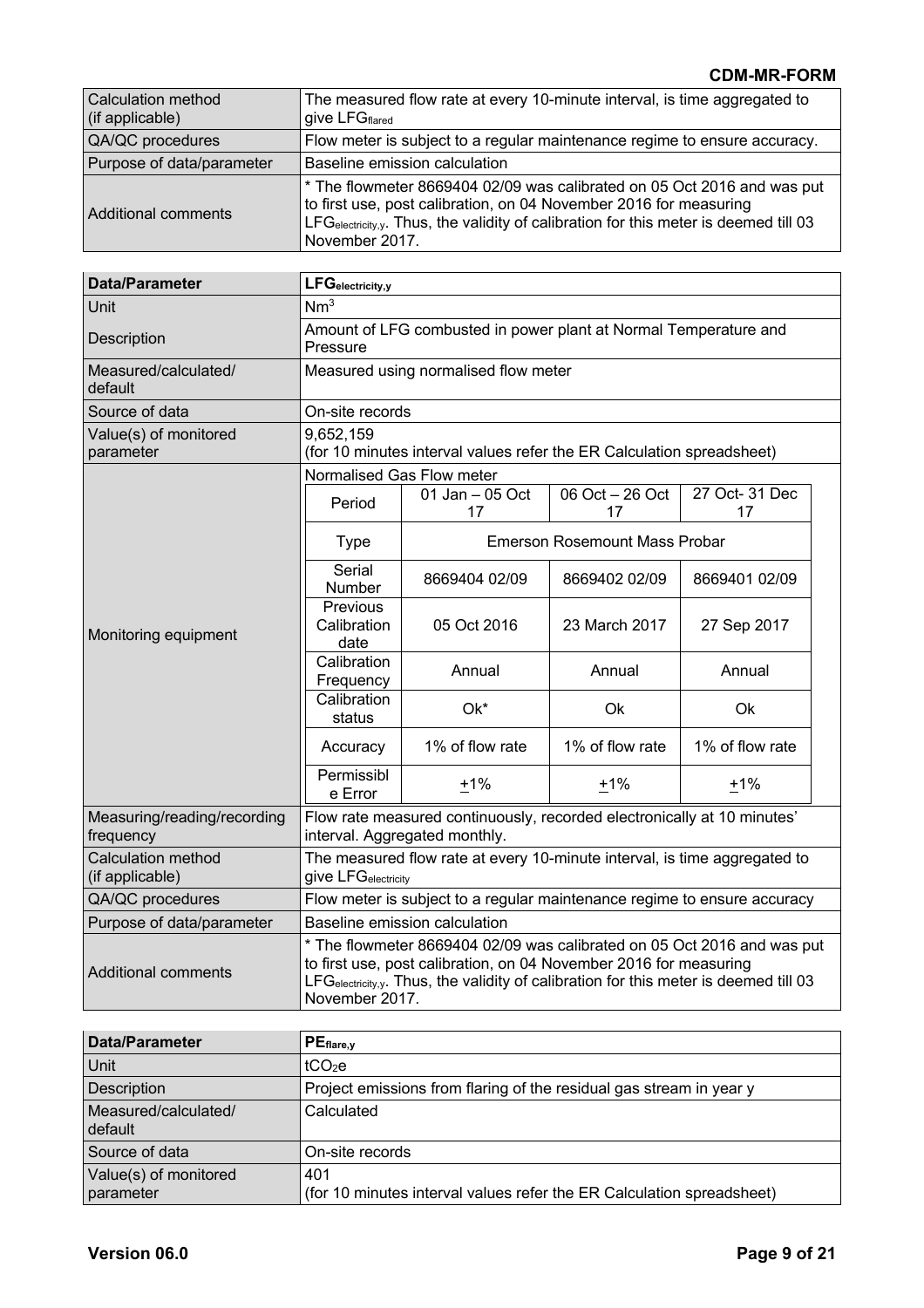| Monitoring equipment                         | NA. Calculated value.                                                                                 |
|----------------------------------------------|-------------------------------------------------------------------------------------------------------|
| Measuring/reading/recording<br>frequency     | Calculated for every 10-minute interval. Aggregated monthly.                                          |
| <b>Calculation method</b><br>(if applicable) | Calculated as per the "Tool to determine project emissions from flaring gases<br>containing Methane". |
| QA/QC procedures                             | All equipment are subject to a regular maintenance regime to ensure<br>accuracy.                      |
| Purpose of data/parameter                    | Project emission calculations                                                                         |
| Additional comments                          |                                                                                                       |

| <b>Data/Parameter</b>                        | WCH4                                                                                                                          |                                                 |                     |  |
|----------------------------------------------|-------------------------------------------------------------------------------------------------------------------------------|-------------------------------------------------|---------------------|--|
| Unit                                         | $Nm3CH4 / Nm3 LFG$                                                                                                            |                                                 |                     |  |
| Description                                  | Methane fraction in the landfill gas                                                                                          |                                                 |                     |  |
| Measured/calculated/<br>default              |                                                                                                                               | Measured using continuous methane gas analyser. |                     |  |
| Source of data                               | On-site records.                                                                                                              |                                                 |                     |  |
| Value(s) of monitored<br>parameter           | 49.58<br>(average over the monitoring period, for 10-minute interval values refer the<br>ER Calculation spreadsheet)          |                                                 |                     |  |
|                                              | Online continuous methane fraction analyser                                                                                   |                                                 |                     |  |
|                                              | Period                                                                                                                        | 01 Jan $-$ 02 July<br>17                        | 03 July - 31 Dec 17 |  |
| Monitoring equipment                         | <b>Type</b>                                                                                                                   | <b>NUK</b>                                      |                     |  |
|                                              | <b>Serial Number</b>                                                                                                          | A1702                                           | A1257               |  |
|                                              | <b>Previous Calibration</b><br>date                                                                                           | 04 July 2016                                    | 30 May 2017         |  |
|                                              | Calibration<br>Frequency                                                                                                      | Annual                                          | Annual              |  |
|                                              | <b>Calibration Status</b>                                                                                                     | ok                                              | ok                  |  |
|                                              | Accuracy                                                                                                                      | 2%                                              | 2%                  |  |
|                                              | Permissible Error                                                                                                             | $+2%$                                           | $+2%$               |  |
| Measuring/reading/recording<br>frequency     | Measured and recorded electronically at 10-minute interval. Aggregated<br>monthly.                                            |                                                 |                     |  |
| <b>Calculation method</b><br>(if applicable) | The measured methane fraction at every 10-minute interval is averaged to<br><b>give WCH4</b>                                  |                                                 |                     |  |
| QA/QC procedures                             | The gas analyser is subject to a regular maintenance regime to ensure<br>accuracy according to manufacturer's recommendation. |                                                 |                     |  |
| Purpose of data/parameter                    | Baseline emission calculation                                                                                                 |                                                 |                     |  |
| <b>Additional comments</b>                   |                                                                                                                               |                                                 |                     |  |

| Data/Parameter                     | <b>ELLFG</b>                                     |
|------------------------------------|--------------------------------------------------|
| Unit                               | MWh                                              |
| Description                        | Net amount of electricity generated using LFG.   |
| Measured/calculated/<br>default    | Measured                                         |
| Source of data                     | On-site records                                  |
| Value(s) of monitored<br>parameter | 15.750<br>for monthly values refer Annex I below |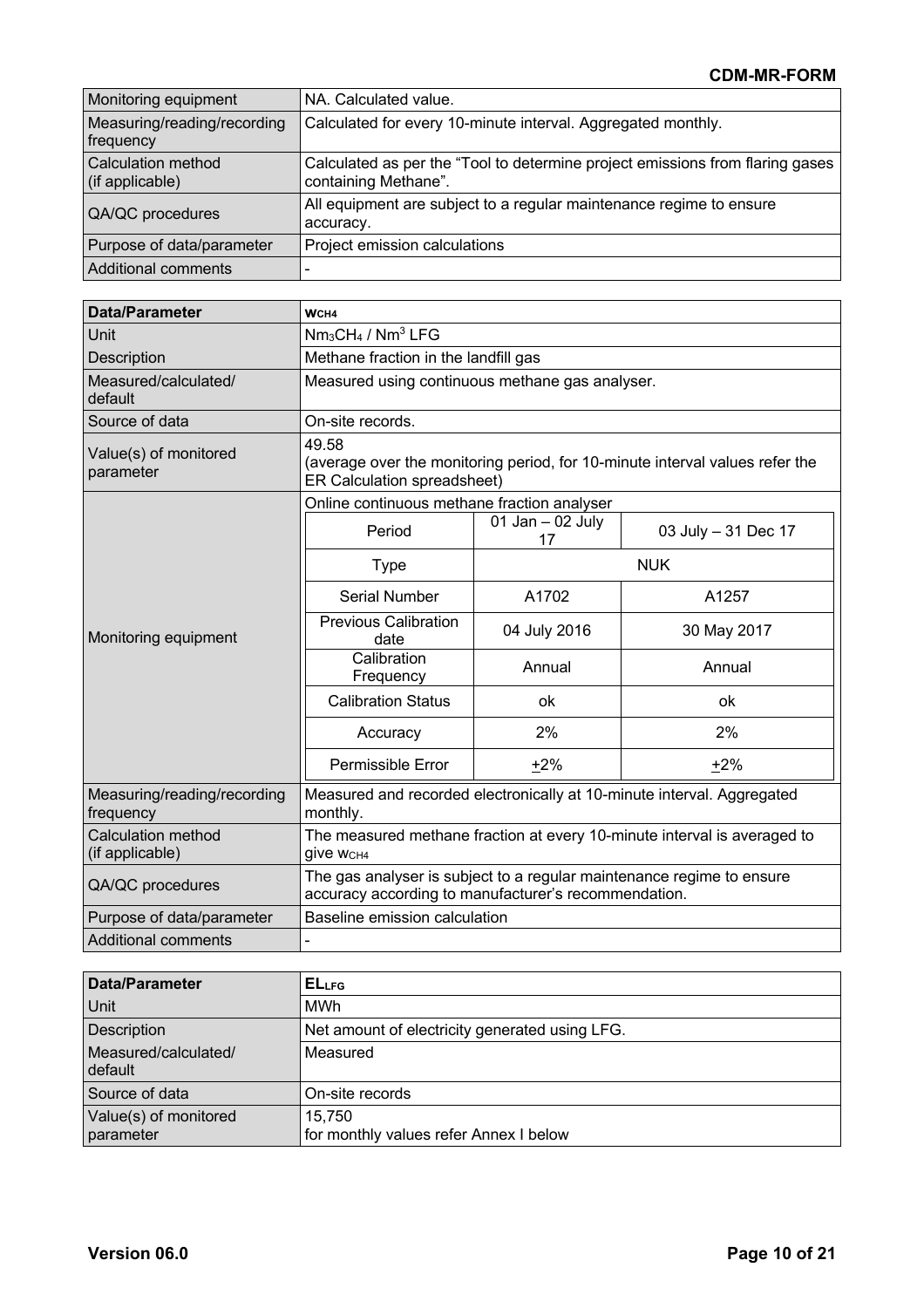|                                              | Energy meters                                                                                                                       |                                          |                      |
|----------------------------------------------|-------------------------------------------------------------------------------------------------------------------------------------|------------------------------------------|----------------------|
|                                              | Description                                                                                                                         | <b>CEB Main meter</b><br>(Bidirectional) | Import Meter 2       |
|                                              | Period                                                                                                                              | 01 Jan - 31 Dec 2016                     | 01 Jan - 31 Dec 2016 |
|                                              | <b>Type</b>                                                                                                                         | Elster A1500                             | <b>EDMI MK10E</b>    |
|                                              | <b>CEB Serial number</b>                                                                                                            | 10529112                                 | 14550052             |
| Monitoring equipment                         | <b>Previous Calibration</b><br>date                                                                                                 | 17 Aug 2016                              | 17 Aug 2016          |
|                                              | <b>Subsequent Calibration</b>                                                                                                       | 16 Aug 2017                              | 16 Aug 2017          |
|                                              | <b>Calibration Frequency</b>                                                                                                        | Annual                                   | Annual               |
|                                              | <b>Calibration status</b>                                                                                                           | ok                                       | ok                   |
|                                              | Accuracy                                                                                                                            | 0.2S                                     | 0.5%                 |
|                                              | <b>Permissible Error</b>                                                                                                            | $+/- 0.2 %$                              |                      |
| Measuring/reading/recording<br>frequency     | Measured continuously using energy meters. Recorded monthly.                                                                        |                                          |                      |
| <b>Calculation method</b><br>(if applicable) | Electricity export – Electricity import                                                                                             |                                          |                      |
| QA/QC procedures                             | The electricity meter is subject to regular maintenance in accordance with<br>stipulation of the meter supplier to ensure accuracy. |                                          |                      |
| Purpose of data/parameter                    | Baseline emission calculations                                                                                                      |                                          |                      |
| Additional comments                          |                                                                                                                                     |                                          |                      |

| <b>Data/Parameter</b>                    | Operation of the energy plant                                                                                              |
|------------------------------------------|----------------------------------------------------------------------------------------------------------------------------|
| Unit                                     | Hours                                                                                                                      |
| <b>Description</b>                       | Operation of the energy plant in a year y                                                                                  |
| Measured/calculated/<br>default          | Measured                                                                                                                   |
| Source of data                           | On-site records                                                                                                            |
| Value(s) of monitored<br>parameter       | 8706.3 hrs                                                                                                                 |
| Monitoring equipment                     | Scada time meter                                                                                                           |
| Measuring/reading/recording<br>frequency | Monitored Continuously.                                                                                                    |
| Calculation method<br>(if applicable)    | <b>NA</b>                                                                                                                  |
| QA/QC procedures                         |                                                                                                                            |
| Purpose of data/parameter                | Data is monitored to ensure methane destruction is claimed for methane<br>used in electricity plant when it is operational |
| Additional comments                      |                                                                                                                            |

| Data/Parameter                  | $PE_{EC,V}$                                                                                 |
|---------------------------------|---------------------------------------------------------------------------------------------|
| Unit                            | tCO <sub>2</sub>                                                                            |
| Description                     | Project emissions from electricity consumption by the project activity during<br>the year y |
| Measured/calculated/<br>default | Calculated                                                                                  |
| Source of data                  | On-site records                                                                             |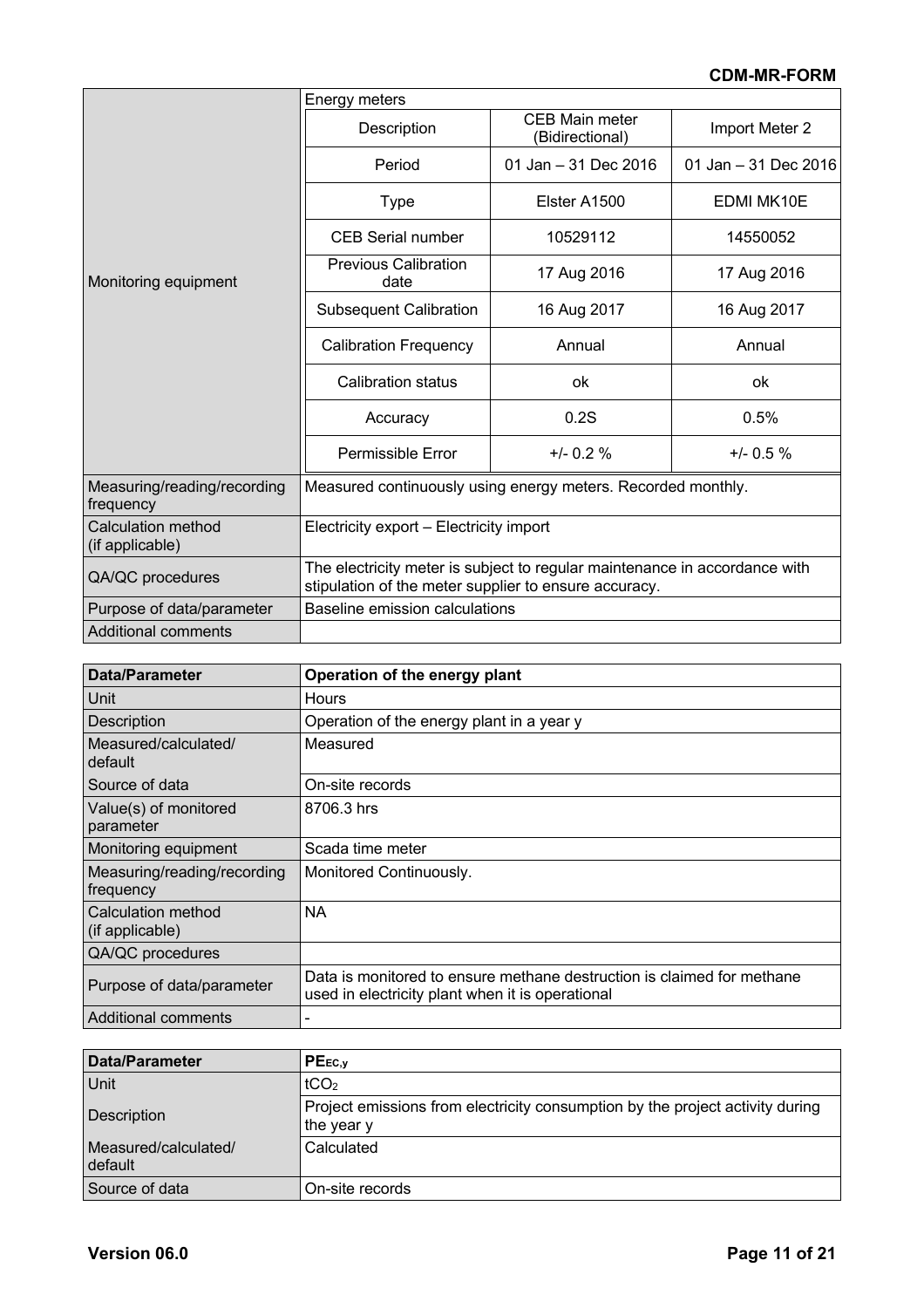| Value(s) of monitored<br>parameter           | for monthly values refer Annex I below                                                                                                                                               |
|----------------------------------------------|--------------------------------------------------------------------------------------------------------------------------------------------------------------------------------------|
| Monitoring equipment                         | <b>NA</b>                                                                                                                                                                            |
| Measuring/reading/recording<br>frequency     | Calculated monthly                                                                                                                                                                   |
| <b>Calculation method</b><br>(if applicable) | Tool to calculate baseline, project and/or leakage emissions from electricity<br>consumption"                                                                                        |
| QA/QC procedures                             | All related equipment are maintained in accordance with stipulation of the<br>supplier to ensure accuracy.                                                                           |
| Purpose of data/parameter                    | Project emissions calculation                                                                                                                                                        |
| Additional comments                          | The electricity consumption from grid has already been accounted under<br>ELLFG. This parameter provides project emissions from the standby diesel<br>generator at the project site. |

| <b>Data/Parameter</b>                 | $EC_{PJ,y}$                                                                                                                                          |                     |  |  |
|---------------------------------------|------------------------------------------------------------------------------------------------------------------------------------------------------|---------------------|--|--|
| Unit                                  | <b>MWh</b>                                                                                                                                           |                     |  |  |
| Description                           | Onsite consumption of electricity provided by the grid and/or the captive<br>power plant, attributable to the project activity during the year y     |                     |  |  |
| Measured/calculated/<br>default       | Calculated                                                                                                                                           |                     |  |  |
| Source of data                        | On-site records                                                                                                                                      |                     |  |  |
| Value(s) of monitored<br>parameter    | 0.0<br>for monthly values refer Annex I below                                                                                                        |                     |  |  |
| Monitoring equipment                  | Calculated and recorded monthly                                                                                                                      |                     |  |  |
|                                       | Metered electricity consumption from the diesel genset                                                                                               |                     |  |  |
|                                       | Description                                                                                                                                          | Diesel Genset Meter |  |  |
|                                       | <b>Type</b>                                                                                                                                          | Elster A1350        |  |  |
|                                       | <b>Manufacturer Serial Number</b>                                                                                                                    | 01306516            |  |  |
|                                       | <b>CEB Serial Number</b>                                                                                                                             | 09519555            |  |  |
| Measuring/reading/recording           | Previous Calibration date                                                                                                                            | 17 Aug 2016         |  |  |
| frequency                             | <b>Subsequent Calibration</b>                                                                                                                        | 16 Aug 2017         |  |  |
|                                       | <b>Calibration Frequency</b>                                                                                                                         | Annual              |  |  |
|                                       | <b>Calibration Status</b>                                                                                                                            | Ok                  |  |  |
|                                       | Accuracy                                                                                                                                             | 1%                  |  |  |
|                                       | Permissible Error                                                                                                                                    | $+/- 1%$            |  |  |
| Calculation method<br>(if applicable) | The meter(s) are maintained in accordance with stipulation of the supplier to<br>ensure accuracy.                                                    |                     |  |  |
| QA/QC procedures                      | Project emission calculation                                                                                                                         |                     |  |  |
| Purpose of data/parameter             | The project emissions from electricity imported from Grid are already account<br>in the calculation of ELLFG (as net of export and import from grid) |                     |  |  |
| <b>Additional comments</b>            |                                                                                                                                                      |                     |  |  |

| Data/Parameter                     | <b>TDL</b> <sub>y</sub>                                                                                                                                                      |
|------------------------------------|------------------------------------------------------------------------------------------------------------------------------------------------------------------------------|
| <b>Unit</b>                        | $\frac{0}{0}$                                                                                                                                                                |
| Description                        | Average technical transmission and distribution losses in the grid in year y for<br>the voltage level at which electricity is obtained from the grid at the project<br>site. |
| Measured/calculated/<br>default    | Default                                                                                                                                                                      |
| Source of data                     | Mauritius Central Electricity Board, annual report 2014                                                                                                                      |
| Value(s) of monitored<br>parameter | 6.59                                                                                                                                                                         |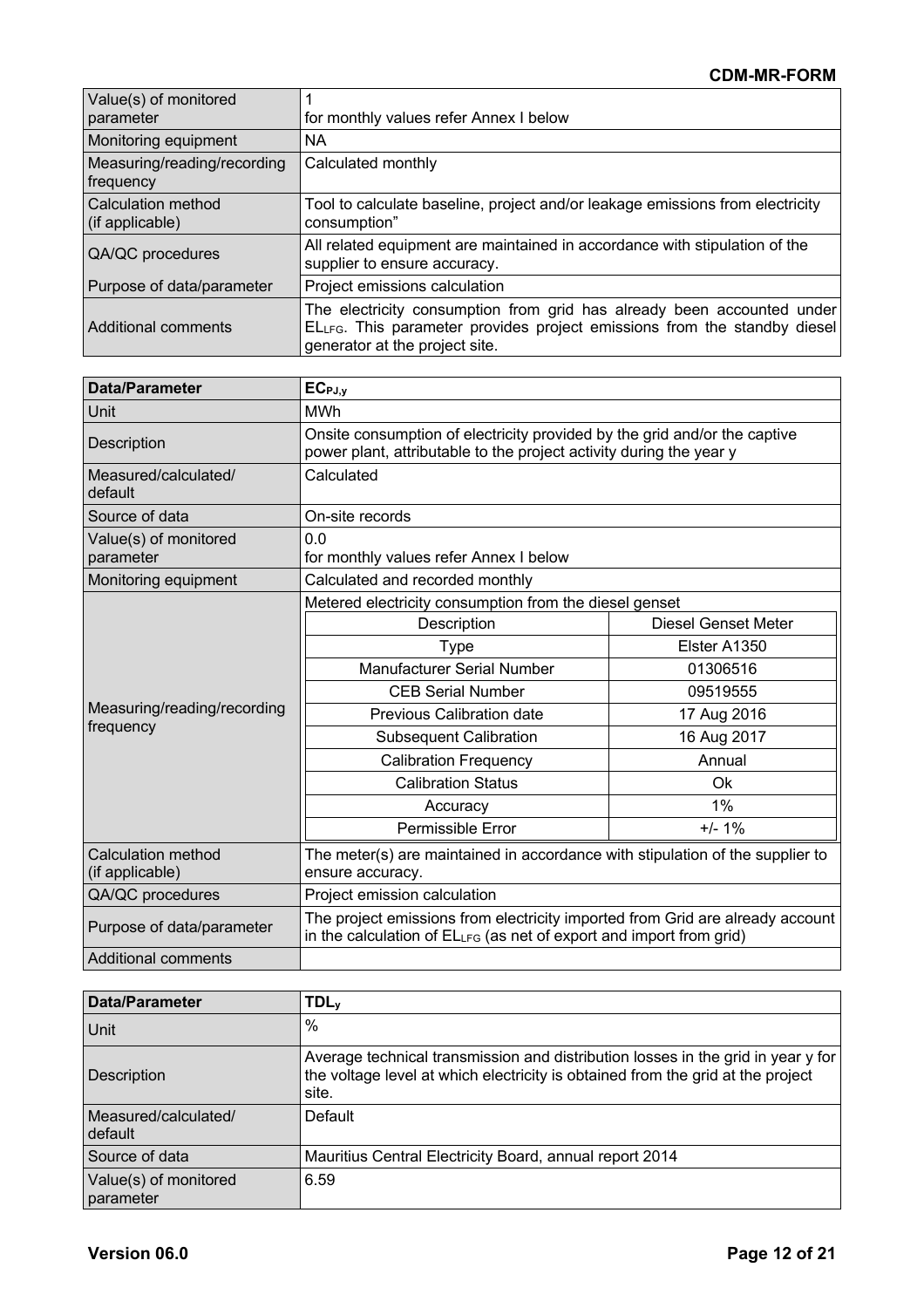| Monitoring equipment                         | <b>NA</b>         |
|----------------------------------------------|-------------------|
| Measuring/reading/recording<br>frequency     | <b>NA</b>         |
| <b>Calculation method</b><br>(if applicable) | NА                |
| QA/QC procedures                             | <b>NA</b>         |
| Purpose of data/parameter                    | Project emissions |
| Additional comments                          |                   |

| <b>Data/Parameter</b>                        | <b>T</b> <sub>flare</sub>                                                                                                                                                                                                                                                                                                                      |                                                        |                          |  |  |
|----------------------------------------------|------------------------------------------------------------------------------------------------------------------------------------------------------------------------------------------------------------------------------------------------------------------------------------------------------------------------------------------------|--------------------------------------------------------|--------------------------|--|--|
| Unit                                         | $^\circ \text{C}$                                                                                                                                                                                                                                                                                                                              |                                                        |                          |  |  |
| Description                                  | Temperature in the exhaust gas of the flare <sup>1</sup>                                                                                                                                                                                                                                                                                       |                                                        |                          |  |  |
| Measured/calculated/<br>default              | Measured                                                                                                                                                                                                                                                                                                                                       |                                                        |                          |  |  |
| Source of data                               | On-site records                                                                                                                                                                                                                                                                                                                                |                                                        |                          |  |  |
| Value(s) of monitored<br>parameter           | Refer "Tflare" in the ER Calculation spreadsheet                                                                                                                                                                                                                                                                                               |                                                        |                          |  |  |
|                                              |                                                                                                                                                                                                                                                                                                                                                | Description of thermocouple used for measuring TFlare1 |                          |  |  |
|                                              | Period                                                                                                                                                                                                                                                                                                                                         | 01 Jan - 03 Oct 2017                                   | 04 Oct - 31 Dec 2017     |  |  |
|                                              | <b>Type</b>                                                                                                                                                                                                                                                                                                                                    |                                                        | JUMO type S              |  |  |
|                                              | Installation date                                                                                                                                                                                                                                                                                                                              | 04 Oct 2016                                            | 04 Oct 2017              |  |  |
| Monitoring equipment                         | Replacement due date<br>(annual replacement)                                                                                                                                                                                                                                                                                                   | 03 Oct 2017                                            | 03 Oct 2018              |  |  |
|                                              | Replaced on                                                                                                                                                                                                                                                                                                                                    | 04 Oct 2017                                            | $\overline{\phantom{a}}$ |  |  |
|                                              | Calibration status                                                                                                                                                                                                                                                                                                                             | $\overline{OK}$                                        | <b>OK</b>                |  |  |
|                                              | Accuracy                                                                                                                                                                                                                                                                                                                                       | $+1.0$ <sup>o</sup> C                                  | $+1.0$ <sup>o</sup> C    |  |  |
|                                              | Correction factor to be<br>applied                                                                                                                                                                                                                                                                                                             | Not applicable                                         | Not applicable           |  |  |
| Measuring/reading/recording<br>frequency     | Measured and recorded electronically every 10 minutes.                                                                                                                                                                                                                                                                                         |                                                        |                          |  |  |
| <b>Calculation method</b><br>(if applicable) | <b>NA</b>                                                                                                                                                                                                                                                                                                                                      |                                                        |                          |  |  |
| QA/QC procedures                             | The thermocouple is replaced every year.                                                                                                                                                                                                                                                                                                       |                                                        |                          |  |  |
| Purpose of data/parameter                    | Project and Baseline emission calculation                                                                                                                                                                                                                                                                                                      |                                                        |                          |  |  |
| <b>Additional comments</b>                   | New thermocouple unit (for measuring $T_{\text{flare}}$ ) was installed on 04 October<br>2016 during last monitoring period. This thermocouple cannot not be re-<br>calibrated and hence was due for replacement on 03 October 2017 to be in<br>compliance with the annual calibration frequency and hence was replaced<br>on 04 October 2017. |                                                        |                          |  |  |
|                                              |                                                                                                                                                                                                                                                                                                                                                |                                                        |                          |  |  |
| <b>Data/Parameter</b>                        | Other flare <sup>2</sup> operation parameters                                                                                                                                                                                                                                                                                                  |                                                        |                          |  |  |
| Unit                                         | Various                                                                                                                                                                                                                                                                                                                                        |                                                        |                          |  |  |

<sup>&</sup>lt;sup>1</sup> Flare 2 has not operated during the entire monitoring period hence the conditions for flare 2 have not been mentioned for simplification.

<sup>&</sup>lt;sup>2</sup> Flare 2 has not operated during the entire monitoring period hence the conditions for flare 2 have not been mentioned for simplification.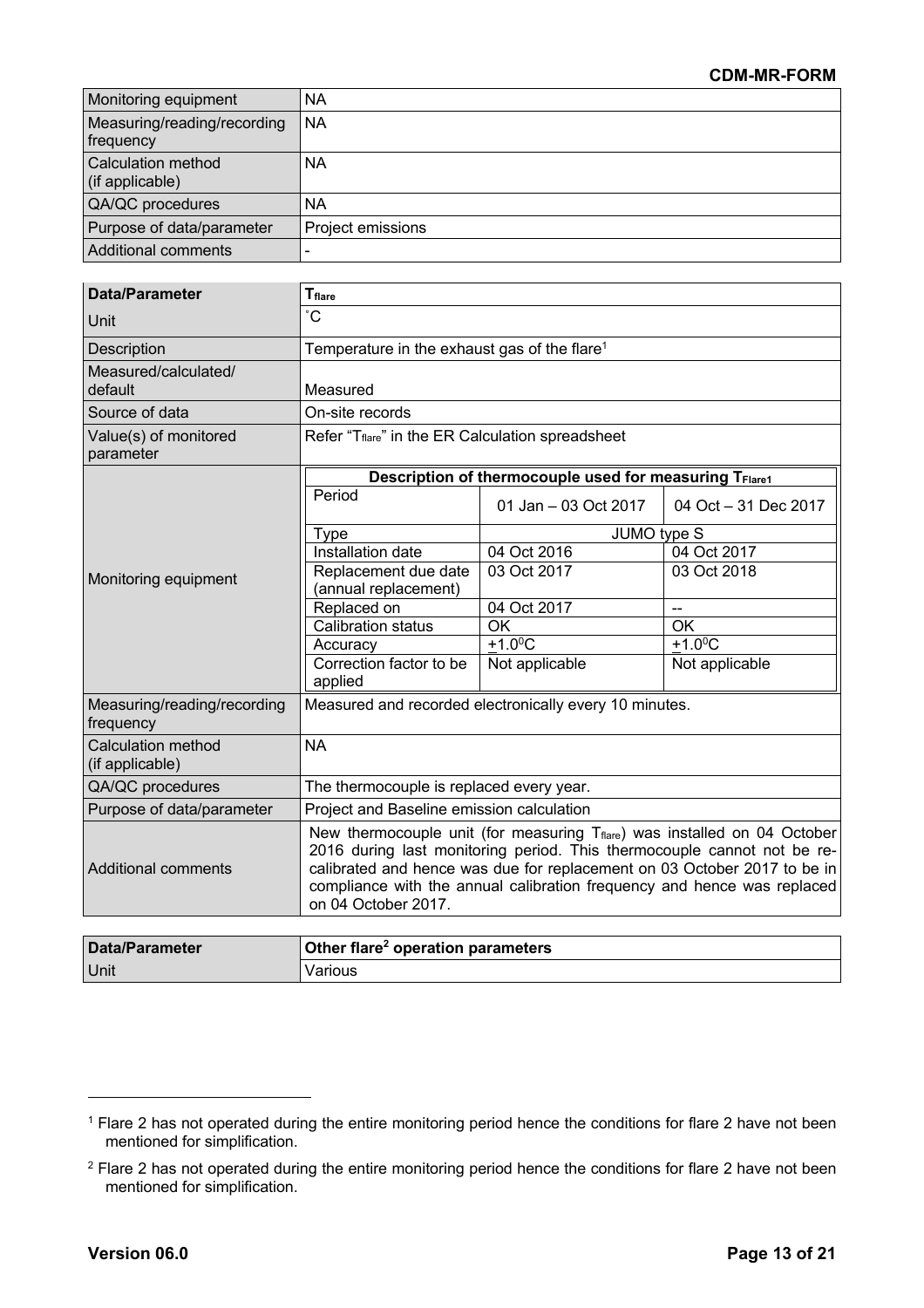| Description<br>Measured/calculated/<br>default | Operational parameters for optimal operation of flare:<br>Minimum flare 1 flow ( $Nm^3/h$ ) - 150 $Nm^3/h$<br>a)<br>Maximum flare 1 flow ( $Nm^3/h$ ) - 1500 $Nm^3/h$<br>b)<br>Minimum CH <sub>4</sub> concentration to flare $(\%)$ – 30%<br>C)<br>Minimum Temperature of Combustion ( $^{\circ}$ C) – 1000 $^{\circ}$ C<br>d)<br>Maximum Temperature of Combustion ( $^{\circ}$ C) – 1200 $^{\circ}$ C<br>e)<br>Minimum Temperature of Fla <sup>r</sup> e ( $^{\circ}$ C) (Tool condition) – 500 $^{\circ}$ C<br>f)<br>Measured                                                                                                                                                                                                          |                                                                                                                                                                                                                                                                                                                                                                                                                                                                                                          |                                                                                                                                                |  |  |
|------------------------------------------------|--------------------------------------------------------------------------------------------------------------------------------------------------------------------------------------------------------------------------------------------------------------------------------------------------------------------------------------------------------------------------------------------------------------------------------------------------------------------------------------------------------------------------------------------------------------------------------------------------------------------------------------------------------------------------------------------------------------------------------------------|----------------------------------------------------------------------------------------------------------------------------------------------------------------------------------------------------------------------------------------------------------------------------------------------------------------------------------------------------------------------------------------------------------------------------------------------------------------------------------------------------------|------------------------------------------------------------------------------------------------------------------------------------------------|--|--|
| Source of data                                 | On-site records                                                                                                                                                                                                                                                                                                                                                                                                                                                                                                                                                                                                                                                                                                                            |                                                                                                                                                                                                                                                                                                                                                                                                                                                                                                          |                                                                                                                                                |  |  |
| Value(s) of monitored<br>parameter             | Minimum flare 1 flow ( $Nm^3/h$ ) – refer "LFG flare, y" above and in ER<br>a)<br>Calculation spreadsheet.<br>Maximum flare 1 flow ( $Nm^3/h$ ) – refer "LFG $_{flare,y}$ " above and in ER<br>b)<br>Calculation spreadsheet.<br>Minimum CH <sub>4</sub> concentration to flare 1 (%) – refer w <sub>CH4</sub> above and in ER<br>C)<br>Calculation spreadsheet.<br>Minimum Temperature of Combustion ( ${}^{\circ}$ C) – refer T <sub>combust1</sub> in ER<br>d)<br>Calculation spreadsheet.<br>Maximum Temperature of Combustion (°C) - refer T <sub>combust1</sub> in ER<br>e)<br>Calculation spreadsheet.<br>Minimum Temperature of Flare ( $^{\circ}$ C) (Tool condition) – refer Tflare1 in the<br>f)<br>ER Calculation spreadsheet. |                                                                                                                                                                                                                                                                                                                                                                                                                                                                                                          |                                                                                                                                                |  |  |
| Monitoring equipment                           | a)<br>b)<br>C)<br>d)<br>e)<br>Period<br><b>Type</b><br>Installation date<br>Replacement<br>due date (annual<br>replacement)<br>Replaced on<br>Calibration<br><b>Status</b><br>Accuracy<br>Correction factor<br>to be applied                                                                                                                                                                                                                                                                                                                                                                                                                                                                                                               | Minimum flare 1 flow $(Nm^3/h)$ – See parameter "LFGflare,y"<br>Maximum flare 1 flow ( $Nm^3/h$ ) – See parameter "LFG $_{\text{flare}, y}$ "<br>Minimum CH <sub>4</sub> concentration to flare $(\%)$ – See parameter $w_{CH4}$<br>Minimum Temperature of Flare (°C) (Tool condition) – refer Tflare1<br>Minimum / Maximum Temperature of Combustion (°C) - T <sub>combust1</sub><br>01 Jan - 03 Oct 2017<br>04 Oct 2016<br>03 Oct 2017<br>04 Oct 2017<br>OK<br>$+1.0$ <sup>o</sup> C<br>Not applicable | 04 Oct - 31 Dec 2017<br>JUMO Type S<br>04 Oct 2017<br>03 Oct 2017<br>$\overline{\phantom{a}}$<br>OK<br>$+1.0$ <sup>o</sup> C<br>Not applicable |  |  |
| Measuring/reading/recording<br>frequency       | Recorded at 10 minutes interval                                                                                                                                                                                                                                                                                                                                                                                                                                                                                                                                                                                                                                                                                                            |                                                                                                                                                                                                                                                                                                                                                                                                                                                                                                          |                                                                                                                                                |  |  |
| <b>Calculation method</b><br>(if applicable)   | <b>NA</b>                                                                                                                                                                                                                                                                                                                                                                                                                                                                                                                                                                                                                                                                                                                                  |                                                                                                                                                                                                                                                                                                                                                                                                                                                                                                          |                                                                                                                                                |  |  |
| QA/QC procedures                               | All relevant equipment is maintained in accordance with stipulation of the<br>supplier to ensure accuracy.                                                                                                                                                                                                                                                                                                                                                                                                                                                                                                                                                                                                                                 |                                                                                                                                                                                                                                                                                                                                                                                                                                                                                                          |                                                                                                                                                |  |  |
| Purpose of data/parameter                      |                                                                                                                                                                                                                                                                                                                                                                                                                                                                                                                                                                                                                                                                                                                                            | Project and Baseline emission calculation                                                                                                                                                                                                                                                                                                                                                                                                                                                                |                                                                                                                                                |  |  |
| <b>Additional comments</b>                     | New thermocouple unit (for measuring T <sub>combust</sub> ) was installed on 04 October<br>2016 during last monitoring period. This thermocouple cannot not be re-<br>calibrated and hence was due for replacement on 03 October 2017 to be in<br>compliance with the annual calibration frequency and hence was replaced<br>on 04 October 2017.                                                                                                                                                                                                                                                                                                                                                                                           |                                                                                                                                                                                                                                                                                                                                                                                                                                                                                                          |                                                                                                                                                |  |  |

| <b>Data/Parameter</b>           | <b>n</b> flare,h                                    |
|---------------------------------|-----------------------------------------------------|
| Unit                            | $\%$                                                |
| Description                     | Flare efficiency in hour h                          |
| Measured/calculated/<br>default | Default value as per the monitored flare parameters |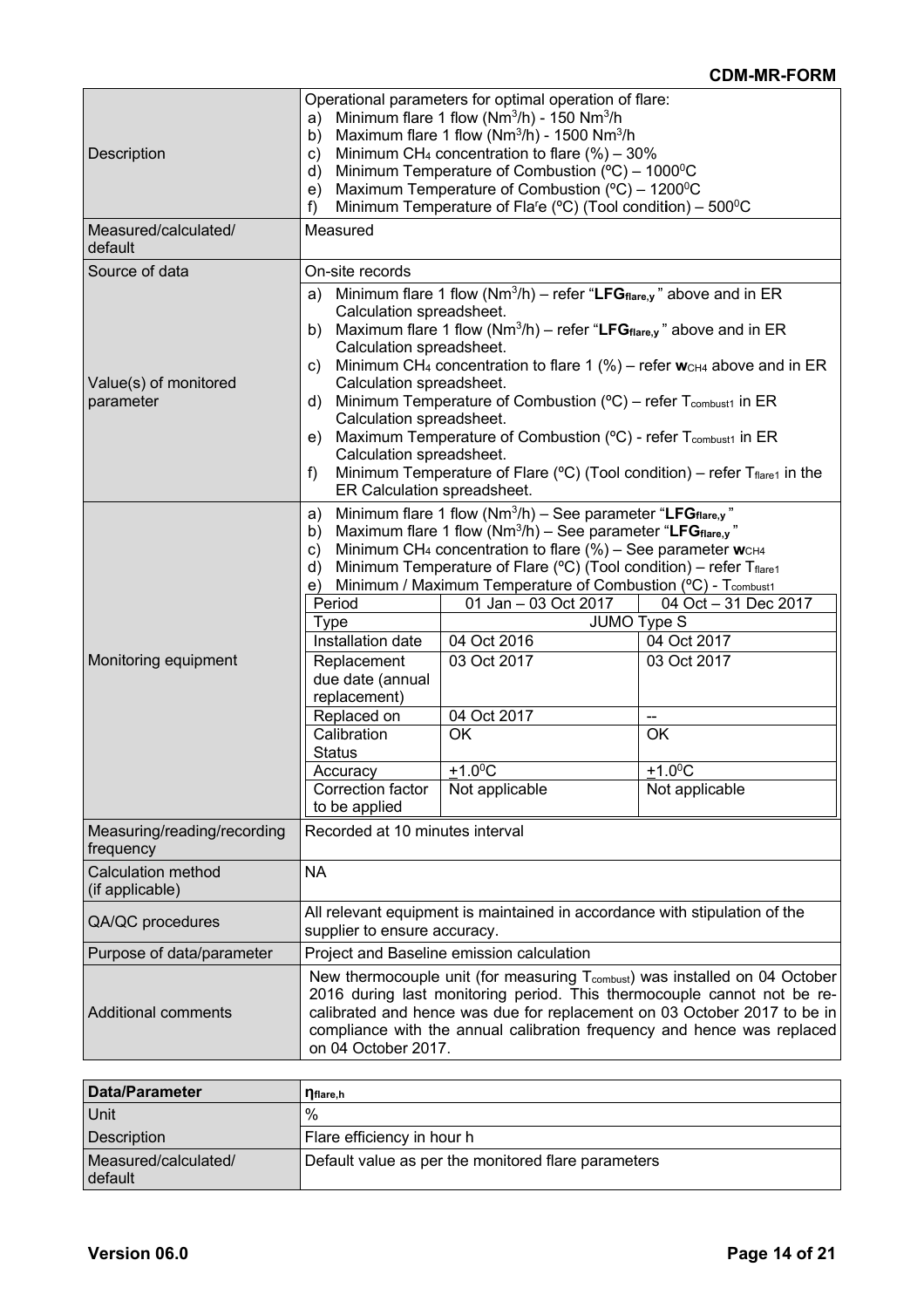| Source of data                           | "Tool to determine project emissions from flaring gases containing<br>methane"                             |
|------------------------------------------|------------------------------------------------------------------------------------------------------------|
| Value(s) of monitored<br>parameter       | Refer ER Calculation spreadsheet for calculation of flare efficiency at 10-<br>minute intervals            |
| Monitoring equipment                     | <b>NA</b>                                                                                                  |
| Measuring/reading/recording<br>frequency | Recorded at 10-minute interval                                                                             |
| Calculation method<br>(if applicable)    | <b>NA</b>                                                                                                  |
| QA/QC procedures                         | All related equipment are maintained in accordance with stipulation of the<br>supplier to ensure accuracy. |
| Purpose of data/parameter                | Baseline emission calculation                                                                              |
| Additional comments                      |                                                                                                            |

### **D.3. Implementation of sampling plan**

>>

Not applicable

# **SECTION E. Calculation of emission reductions or net anthropogenic removals**

### **E.1. Calculation of baseline emissions or baseline net removals**

>>  $BE_v = (MD_{project, v} - MD_{BL, v})$  *\**  $GWP_{CH4} + (EL_{LEG, v} * CEF_{elec, BL, v})$ *MDproject,y = MDflared,y + MD electricity,y MDflared,y = (LFGflare,y \* wCH4,y \*DCH4) – (PEflare,y / GWPCH4) MDelectricity,y = LFGelectricity,y \* wCH4,y \*DCH4 PEflare,y = Σ TMRG,h \* (1-ηflare,h) \* GWPCH4 / 1000*  $TM_{RGLh} = FV_{RGLh} * f_{VCH4, RG,h} * \rho_{CH4,h}$ Where: *BE<sub>y</sub>* Baseline emissions in year *y* [tCO<sub>2</sub>e]; *MDproject,y* Methane destroyed/combusted by the project activity during a year *y* [tCH4]; *MDBL,y* The amount of methane that would have been destroyed/combusted the year in the absence of the project due to regulatory and/or contractual requirement [tCH<sub>4</sub>]; GWP<sub>CH4</sub> Global Warming Potential value for methane [tCO<sub>2</sub>e/tCH<sub>4</sub>]<sup>3</sup>; *ELLFG,y* Net quantity of electricity produced using LFG, which in the absence of the project activity would have been produced by power plants connected to the grid or by an onsite/off-site fossil fuel based captive power generation, during year *y* [MWh]; CEF<sub>elecy,BL,y</sub> CO<sub>2</sub> emissions intensity of the baseline source of electricity displaced [tCO<sub>2</sub>e/MWh]. *MD<sub>flared,v* Quantity of methane destroyed by flaring during year *y* [tCH<sub>4</sub>];</sub> *LFGflare,y* Quantity of landfill gas fed to the flare(s) during the year *y* [Nm3LFG]; *wCH4,y* Average methane fraction of the landfill gas as measured <sup>4</sup> during a year *y* [Nm3CH4/Nm3LFG]; D<sub>CH4</sub> Methane density [tCH<sub>4</sub>/Nm<sup>3</sup>CH<sub>4</sub>]<sup>5</sup>; PE<sub>flare,y</sub> Project emissions from flaring of the residual gas stream in year *y* determined following the procedure described in the *"Tool to determine project emissions from flaring gases*  containing methane" [tCO<sub>2</sub>e]; *MDelectricity,y* Quantity of methane destroyed by generation of electricity during year *y* [tCH4]; *LFGelectricity,y* Quantity of landfill gas fed into the electricity generator during year *y* [Nm3LFG]; *TMRG,h* Mass flow rate of methane in the residual gas in the hour *h* [kg/h

<sup>&</sup>lt;sup>3</sup> This is 25 for the second commitment period.

<sup>4</sup> Methane fraction of the landfill gas to be measured on wet basis.

 $^5$  At standard temperature and pressure (0° C and 1,013 bar) the density of methane is 0.0007168 tCH $_4$  / m $^3$ CH $_{4\cdot}$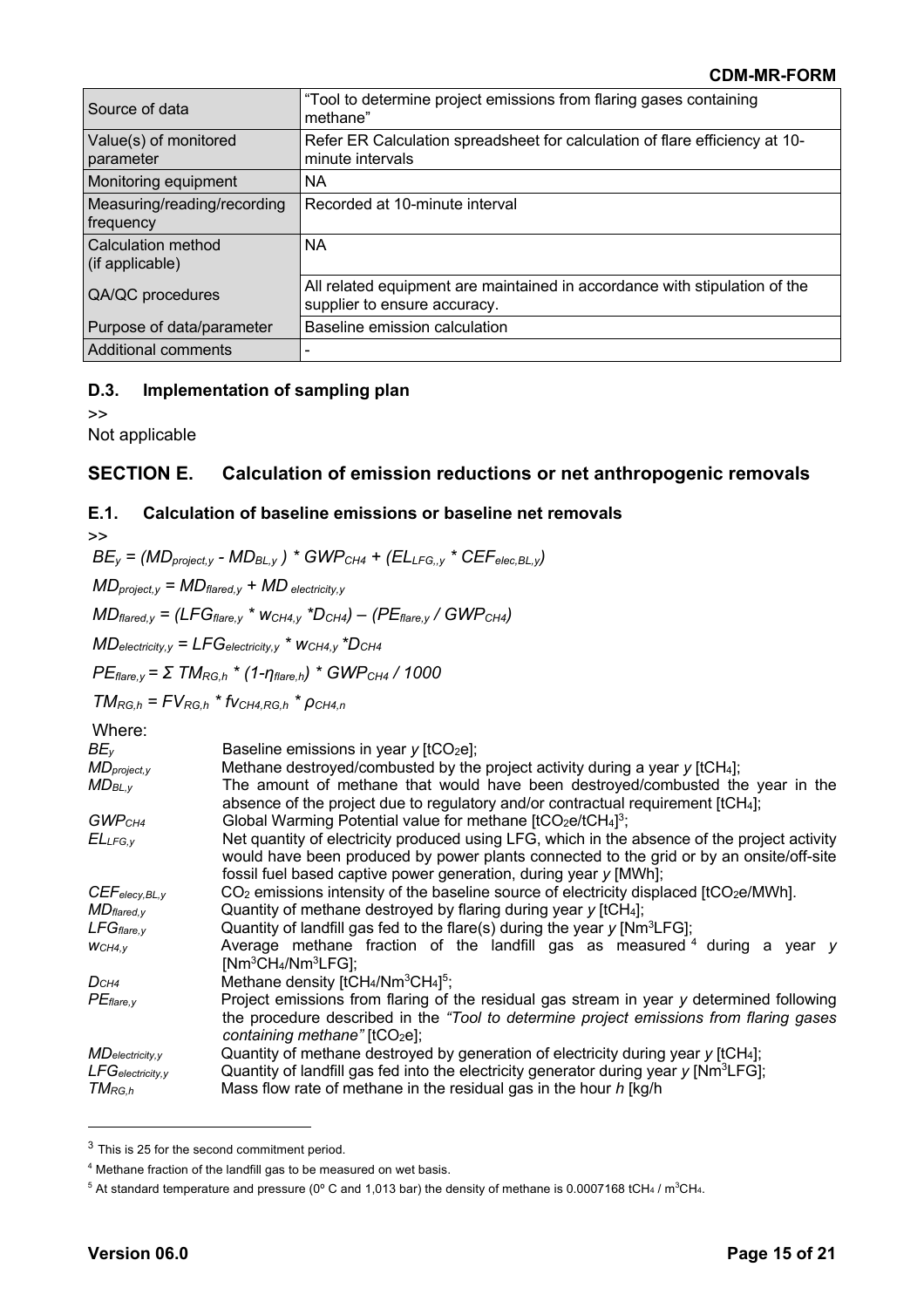|                               | <b>CDM-MR-FORM</b>                                                                                                                                                                                                                                                               |
|-------------------------------|----------------------------------------------------------------------------------------------------------------------------------------------------------------------------------------------------------------------------------------------------------------------------------|
| $\eta$ flare, h               | Flare efficiency in hour h;                                                                                                                                                                                                                                                      |
|                               | • 0% if the temperature in the exhaust gas of the flare ( $T_{\text{flare}}$ ) is below 500° C for more<br>than 20 minutes during the hour h.                                                                                                                                    |
|                               | • 50%, if the temperature in the exhaust gas of the flare ( $T_{\text{flare}}$ ) is above 500° C for more<br>than 40 minutes during the hour $h$ , but the manufacturer's specifications on proper<br>operation of the flare are not met at any point in time during the hour h. |
|                               | • 90%, if the temperature in the exhaust gas of the flare ( $T_{\text{flare}}$ ) is above 500° C for more<br>than 40 minutes during the hour h and the manufacturer's specifications on proper<br>operation of the flare are met continuously during the hour h.                 |
| $TM_{RG,h}$                   | Mass flow rate of methane in the residual gas in the hour h [kg/h]                                                                                                                                                                                                               |
| $\mathsf{FV}_{\mathsf{RG},h}$ | Volumetric flow rate of the residual gas in dry basis at normal conditions in hour $h$ [Nm <sup>3</sup> /h]                                                                                                                                                                      |
| $f$ VCH4,RG,h                 | Volumetric fraction of methane in the residual gas on dry basis in hour h                                                                                                                                                                                                        |
| OCH4, n                       | Density of methane at normal conditions (0.7168 kg/Nm <sup>3</sup> )                                                                                                                                                                                                             |

For monthly values refer Annex 1. For detailed calculations refer "ER calculator"

## **E.2. Calculation of project emissions or actual net removals**

>>  $PE<sub>v</sub>$  =  $PE<sub>EC.v</sub>$ 

 $P_{EEC,y} = \sum EC_{PJ,j,y} * EF_{EL,j,y} * (1 + TDL_{j,y})$ 

Where:

| $PE_{EC,V}$   | Project emissions from electricity consumption by the project activity during the year y           |
|---------------|----------------------------------------------------------------------------------------------------|
|               | $[tCO2/yr]$ ;                                                                                      |
| $EC_{PJ,y}$   | Quantity of electricity consumed by the project electricity consumption source <i>i</i> in year y  |
|               | $[MWh/yr]$ ;                                                                                       |
| $EFE_{L,j,y}$ | Emission factor for electricity generation for source $\mu$ in year $\mu$ [tCO <sub>2</sub> /MWh]; |
|               |                                                                                                    |
| $TDL_{i.v}$   | Average technical transmission and distribution losses in the grid in year y for the voltage       |
|               | level at which electricity is obtained from the grid at the project site;                          |
| J             | Sources of electricity consumption in project                                                      |
|               |                                                                                                    |

For monthly values refer Annex 1. For detailed calculations refer "ER calculator"

## **E.3. Calculation of leakage emissions**

>>

 $LE<sub>v</sub> = 0$ 

## **E.4. Calculation of emission reductions or net anthropogenic removals**

|       | <b>Baseline</b><br><b>GHG</b><br>emissions or                   | <b>Project GHG</b><br>emissions or<br>actual net<br><b>GHG</b><br>removals<br>(t CO <sub>2</sub> e) | Leakage<br><b>GHG</b><br>emissions<br>(t CO <sub>2</sub> e) | <b>GHG emission reductions or net</b><br>anthropogenic GHG removals<br>(t CO <sub>2</sub> e) |                           |                        |
|-------|-----------------------------------------------------------------|-----------------------------------------------------------------------------------------------------|-------------------------------------------------------------|----------------------------------------------------------------------------------------------|---------------------------|------------------------|
|       | baseline net<br><b>GHG</b><br>removals<br>(t CO <sub>2</sub> e) |                                                                                                     |                                                             | <b>Before</b><br>01/01/2013                                                                  | <b>From</b><br>01/01/2013 | <b>Total</b><br>amount |
| Total | 52,615                                                          |                                                                                                     |                                                             |                                                                                              | 52,614                    | 52,614                 |

### **E.5. Comparison of emission reductions or net anthropogenic removals achieved with estimates in the registered PDD**

| Amount achieved during this monitoring period | Amount estimated ex ante |  |
|-----------------------------------------------|--------------------------|--|
| (t CO <sub>2</sub> e)                         | (t $CO2e$ )              |  |
| 52,614                                        | 37.207                   |  |

## **E.6. Remarks on increase in achieved emission reductions**

>>

The ex-post monitored emission reductions are higher than the ex-ante estimate because of the following: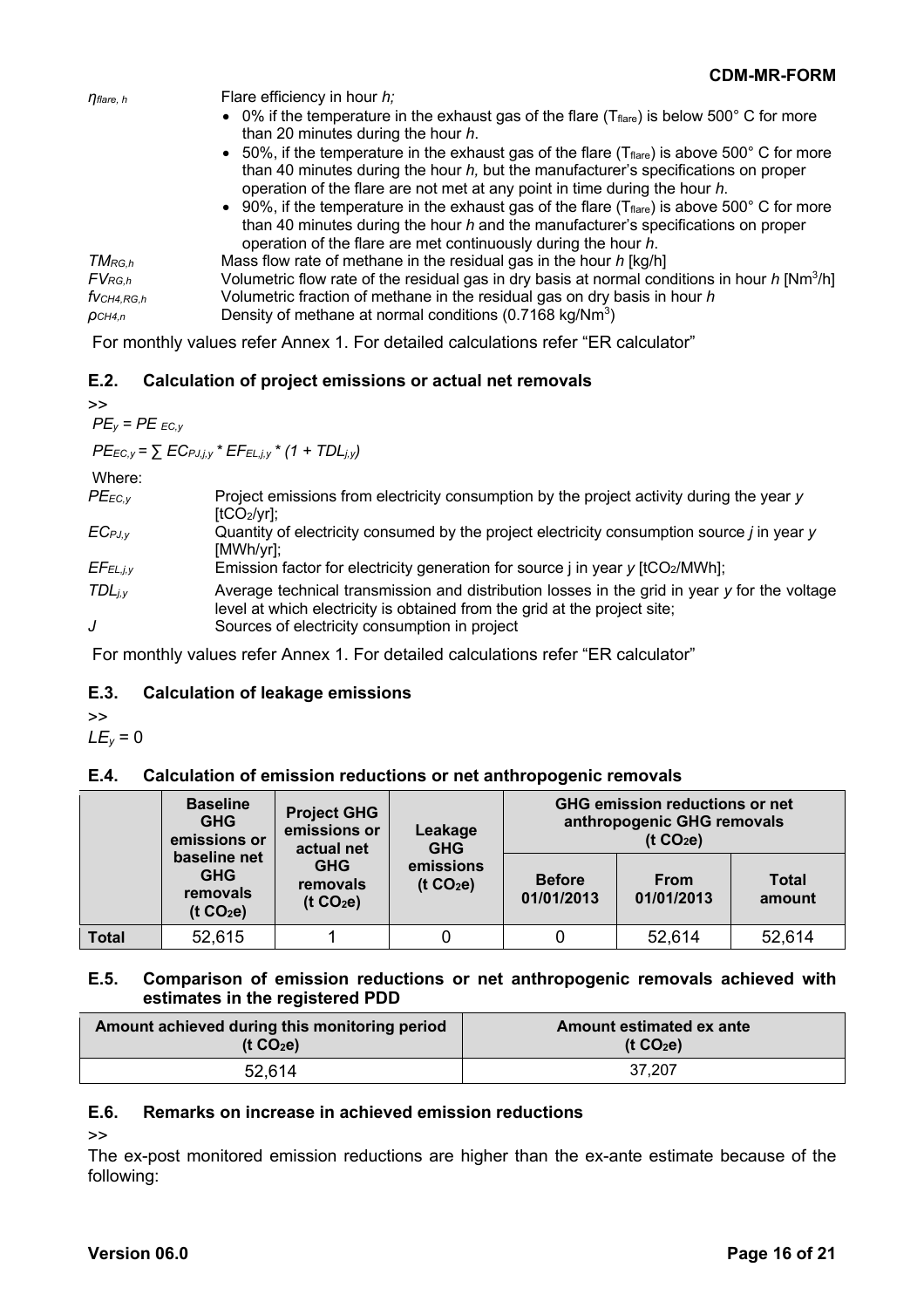- 1. Use of updated GWP of methane as 25 instead of 21. At a GWP of 21 the ex-post ERs would be 46,631 which is 25.33% higher than the PDD ex-ante estimate. For detailed calculations refer "ER calculator"
- 2. The reason for actual ERs higher than the ex-ante estimate in the PDD is because of practical variations between theoretical IPCC Tier II based calculation values in the PDD Vs. actual ex-post monitored values. A comparison of various parameters is illustrated below.

| <b>Parameter</b>             | Value in<br><b>PDD</b> | <b>Value in MR</b> | <b>Comment</b>                                                                                                                                                                                                                                                                                                                                                                                                 |
|------------------------------|------------------------|--------------------|----------------------------------------------------------------------------------------------------------------------------------------------------------------------------------------------------------------------------------------------------------------------------------------------------------------------------------------------------------------------------------------------------------------|
| $LFG_{total,y}$              | 9,038,489              | 9,844,343          | LFG generated by the landfill site is higher than that<br>estimated in the registered PDD and is based on actual<br>measurement records.                                                                                                                                                                                                                                                                       |
| $LFG_{flare,y}$              | $\overline{0}$         | 75,912             | Actual LFG sent to flares during the monitoring period is<br>non-zero considering the scenario when electricity<br>generators were not available, and gas had to be flared.<br>The PDD assumed no flaring as ideal scenario.                                                                                                                                                                                   |
| $LFG_{\text{electricity},y}$ | 9,038,489              | 9,652,159          | LFG sent to gas engines is higher than that in the<br>registered PDD due to relatively more landfill gas<br>available from landfill as compared to that envisaged<br>ex-ante in the PDD.                                                                                                                                                                                                                       |
| WCH4                         | 50                     | 49.58              | Methane fraction is similar to that in the registered PDD.<br>It is based on the actual measurement records.                                                                                                                                                                                                                                                                                                   |
| EL <sub>LFG</sub>            | 6,570                  | 15,750             | Actual electricity generation is higher than that in the<br>registered PDD due to the need for combusting<br>relatively a higher volume of landfill gas available and<br>reduced downtime of the energy plant. The PDD for<br>additionality demonstration considers the net electricity<br>generated by the project as 21,681 MWh which is<br>higher than that ELLFG achieved during the monitoring<br>period. |
| Operation of<br>plant energy | 6570                   | 8706.3             | Based on actual operation log. This is higher due to the<br>need for combusting relatively a higher volume of<br>landfill gas available and reduced downtime of the<br>energy plant.                                                                                                                                                                                                                           |
| $EC_{PJ,y}$                  | 900                    | $\Omega$           | Electricity consumption based on actual values. This<br>parameter only includes electricity imported from the<br>diesel generator set. Electricity consumption from the<br>grid is already accounted in the parameter ELLFG,y.                                                                                                                                                                                 |
| TDL <sub>v</sub>             | 9.70                   | 6.59               | Transmission loss value sourced from the latest Annual<br>Report (2015) published by Mauritius Central Electricity<br>Board <sup>6</sup>                                                                                                                                                                                                                                                                       |

The variation in the ERs is because following three reasons:

| SI.<br>No. | <b>Description</b> | <b>Value</b><br><b>in</b><br><b>PDD</b> | Value in<br>current<br>monitoring<br>period at<br>GWP of 25 | <b>Value</b><br>in MR<br>at<br><b>GWP</b><br>of 21 | <b>Increase</b><br>in ER | <b>Comment</b> |
|------------|--------------------|-----------------------------------------|-------------------------------------------------------------|----------------------------------------------------|--------------------------|----------------|
|------------|--------------------|-----------------------------------------|-------------------------------------------------------------|----------------------------------------------------|--------------------------|----------------|

<sup>6</sup> http://ceb.intnet.mu/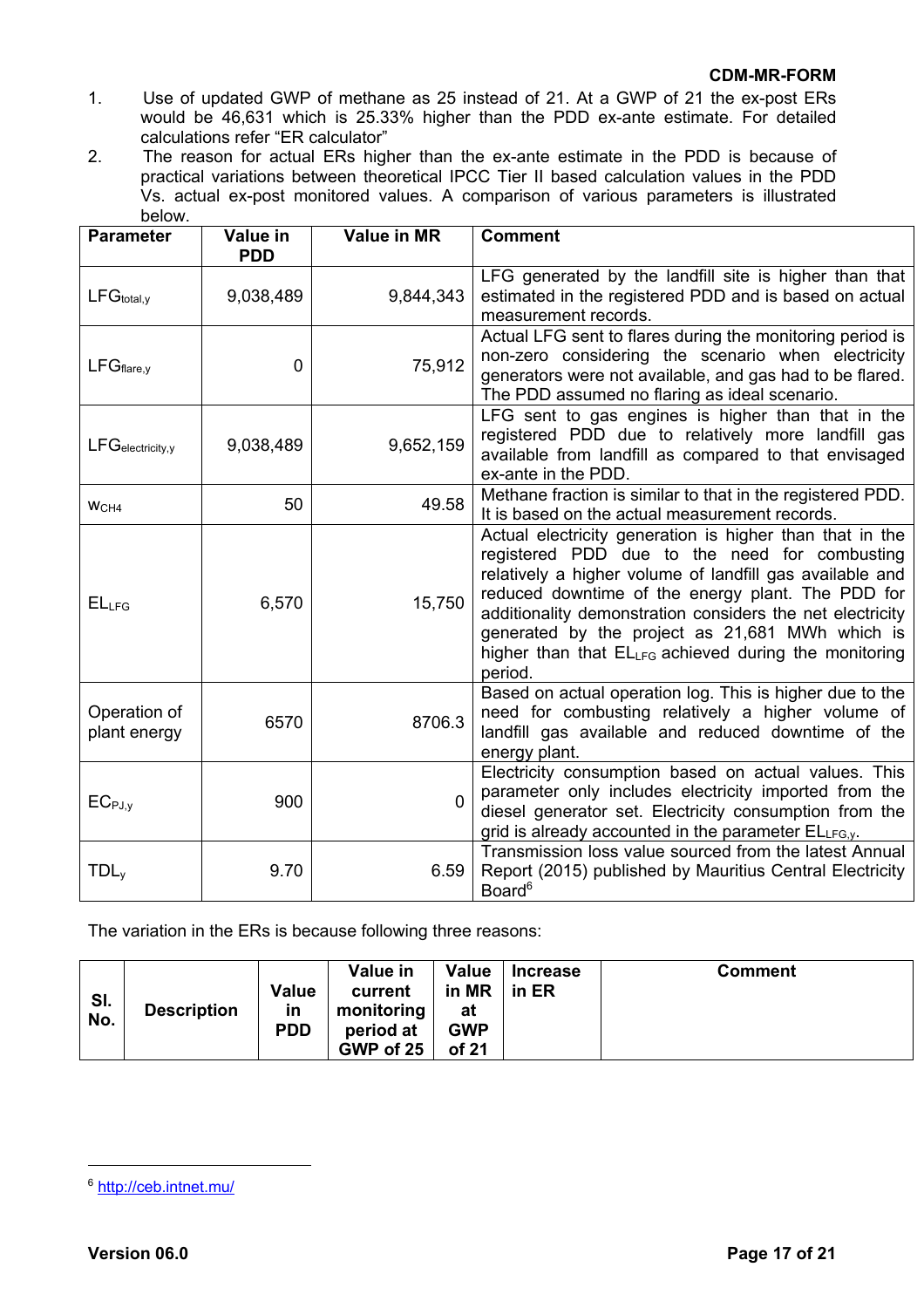|                                |                                                                                                                                  |                        |             |                                                                                                                                      |                                            | <b>CDM-MR-FORM</b>                                                                                                                                                                                                                                                                                                                                                                                                                                                                                                                                                                                                                                                                                                                                                                                                                                                                                                                                                                                                                          |
|--------------------------------|----------------------------------------------------------------------------------------------------------------------------------|------------------------|-------------|--------------------------------------------------------------------------------------------------------------------------------------|--------------------------------------------|---------------------------------------------------------------------------------------------------------------------------------------------------------------------------------------------------------------------------------------------------------------------------------------------------------------------------------------------------------------------------------------------------------------------------------------------------------------------------------------------------------------------------------------------------------------------------------------------------------------------------------------------------------------------------------------------------------------------------------------------------------------------------------------------------------------------------------------------------------------------------------------------------------------------------------------------------------------------------------------------------------------------------------------------|
| 1.                             | Change in<br><b>Baseline</b><br>emissions due<br>to methane<br>destroyed by<br>the project<br>activity<br>(BE <sub>CH4,y</sub> ) | 32,138<br>(page<br>69) | 37,391      | 31,408                                                                                                                               | $=.730$<br>(i.e.<br>32,138-<br>31,408)     | There is a decrease in $BECH4,y$ is<br>primarily on account of Project<br>emissions from flaring, which has been<br>considered 0 in the PDD.<br><b>This</b><br>variation is not under the control of the<br>PP and is not because of any change<br>in project design. Also, this does not<br>impact the project scale or meth<br>applicability. This change does not<br>impact the additionality as the IRR<br>from project activity is independent of<br>the amount of methane destroyed by<br>the project activity.                                                                                                                                                                                                                                                                                                                                                                                                                                                                                                                       |
| 2.                             | Change in<br><b>Baseline</b><br>emissions due<br>to electricity<br>generation<br>(BE <sub>elec,y</sub> )                         | 6,353<br>(page<br>69)  | 15,224      | 15,224                                                                                                                               | $= 8,871$<br>(i.e.<br>$15,224 -$<br>6,353) | The increase in $BE_{elec,y}$ is due to<br>increased electricity generation by the<br>project<br>(15,224<br>MWh) vs.<br>that<br>specified in the PDD (6,353 MWh).<br>This is because of relatively more<br>quantity of gas available (as compared<br>PDD) resulting in relatively<br>to<br>increased output from the gas engines.<br>Also, an increased utilization of the<br>electricity plant (8706.3 hours) due to<br>less outage of the power plant units,<br>compared to that in the PDD (6570<br>hours) as well as reduced TDL % have<br>further contributed to an increase.<br>This variation is not attributable to<br>change in project design,<br>meth<br>applicability or project scale.<br>This increase in electricity generation<br>does not adversely impacts project<br>additionality as the cash-flow in PDD<br>already assumes a conservative figure<br>of electricity generation at 100% load<br>(i.e. 21,681 MWh) which is higher than<br>the electricity generated by the project<br>activity in the monitoring period |
| 3.                             | Change in<br>project<br>emissions due<br>to use of back<br>up diesel<br>generator<br>$(PE_{EC,y})$                               | 1,283<br>(page<br>69)  | 1           | 1                                                                                                                                    | $= 1,282$<br>$(i.e. - (1 -$<br>(1, 283)    | This is due to limited use of backup<br>DG in the monitoring period due to<br>lesser outage of the project power<br>plant and lesser outage of the grid<br>supply when project power plant is not<br>operating.                                                                                                                                                                                                                                                                                                                                                                                                                                                                                                                                                                                                                                                                                                                                                                                                                             |
| <b>Total Increase from PDD</b> |                                                                                                                                  |                        | $=$ ~ 9,424 | 37,207 (ex-ante PDD value) + $9,424 =$<br>46,631 which is the ER achieved<br>during the current monitoring period<br>$(Q)$ GWP = 21) |                                            |                                                                                                                                                                                                                                                                                                                                                                                                                                                                                                                                                                                                                                                                                                                                                                                                                                                                                                                                                                                                                                             |

Moreover, the following comparison also illustrates that over a long term, the emission reductions achieved by the project activity are not exceeding the PDD estimates. A long-term comparison is deemed more suitable in case of landfill gas to energy projects, because of dynamic nature of the project performance (variable landfill gas quantity and quality utilized) compared to the theoretically modelled values in the PDD.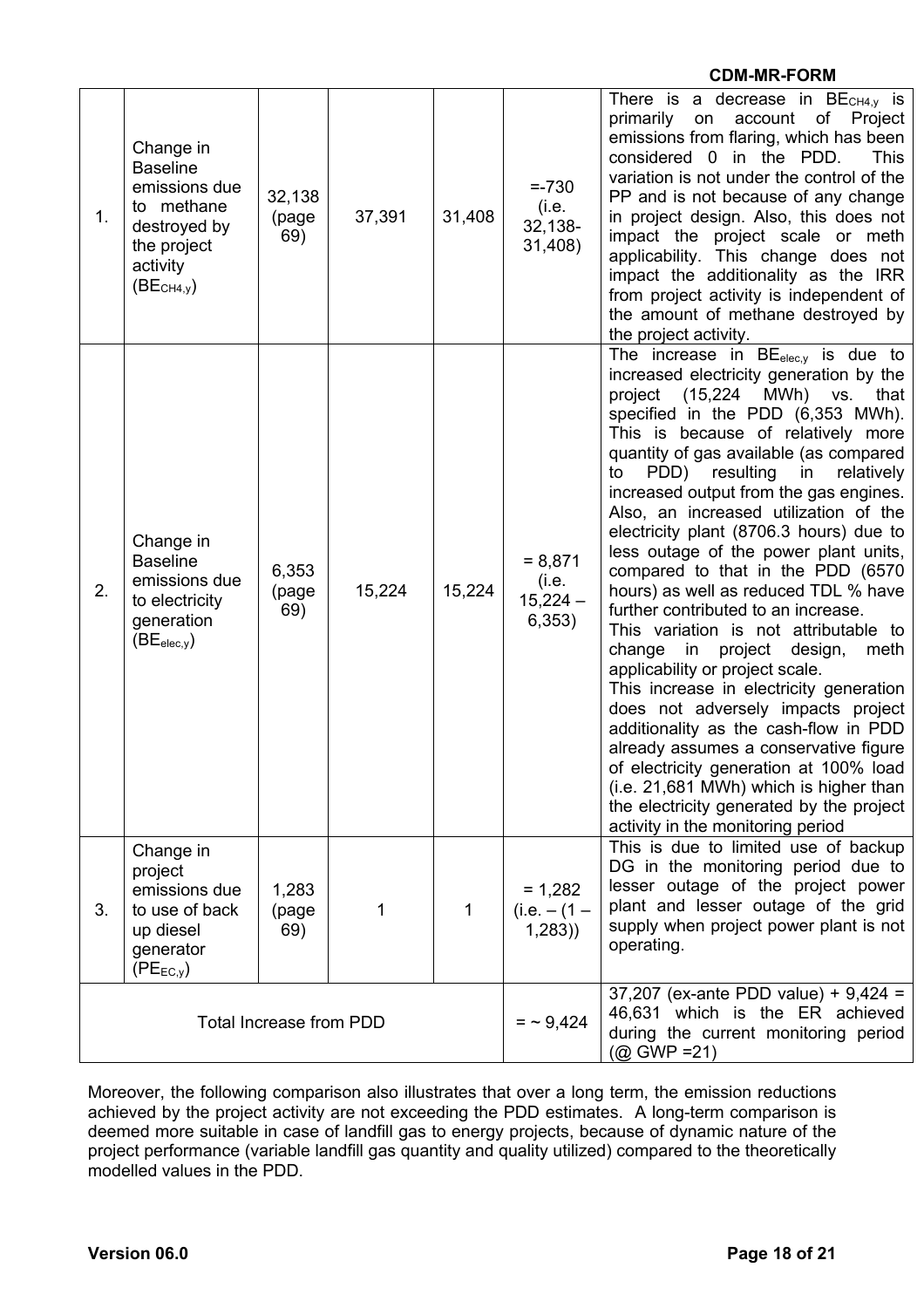| SI. No.            | MP#   | PDD value (at GWP of 21) | PDD value (at GWP of 25) | <b>Monitored ERs</b> |
|--------------------|-------|--------------------------|--------------------------|----------------------|
| 1.                 | MP#1  | 87,223 (apportioned to   | $87,223^7$               | 30,054               |
|                    |       | length of MP#1)          |                          |                      |
| 2.                 | MP#2  | 105,164                  | 121,447                  | 77,143               |
| 3.                 | MP#3  | 84,045                   | 96,810                   | 86,228               |
| 4.                 | MP#4  | 66,454                   | 76,420                   | 83,352               |
| 5.                 | MP#5  | 52,754                   | 60,553                   | 62,961               |
| 6.                 | MP#6  | 37,207                   | 43,329                   | 52,614               |
|                    | Total | 432,847                  | 485,782                  | 392,352              |
| <b>Average ERs</b> |       | 72,141                   | 80,964                   | 65,392               |

<sup>7</sup> MP#1 was in 2012 for which GWP of 25 is not applicable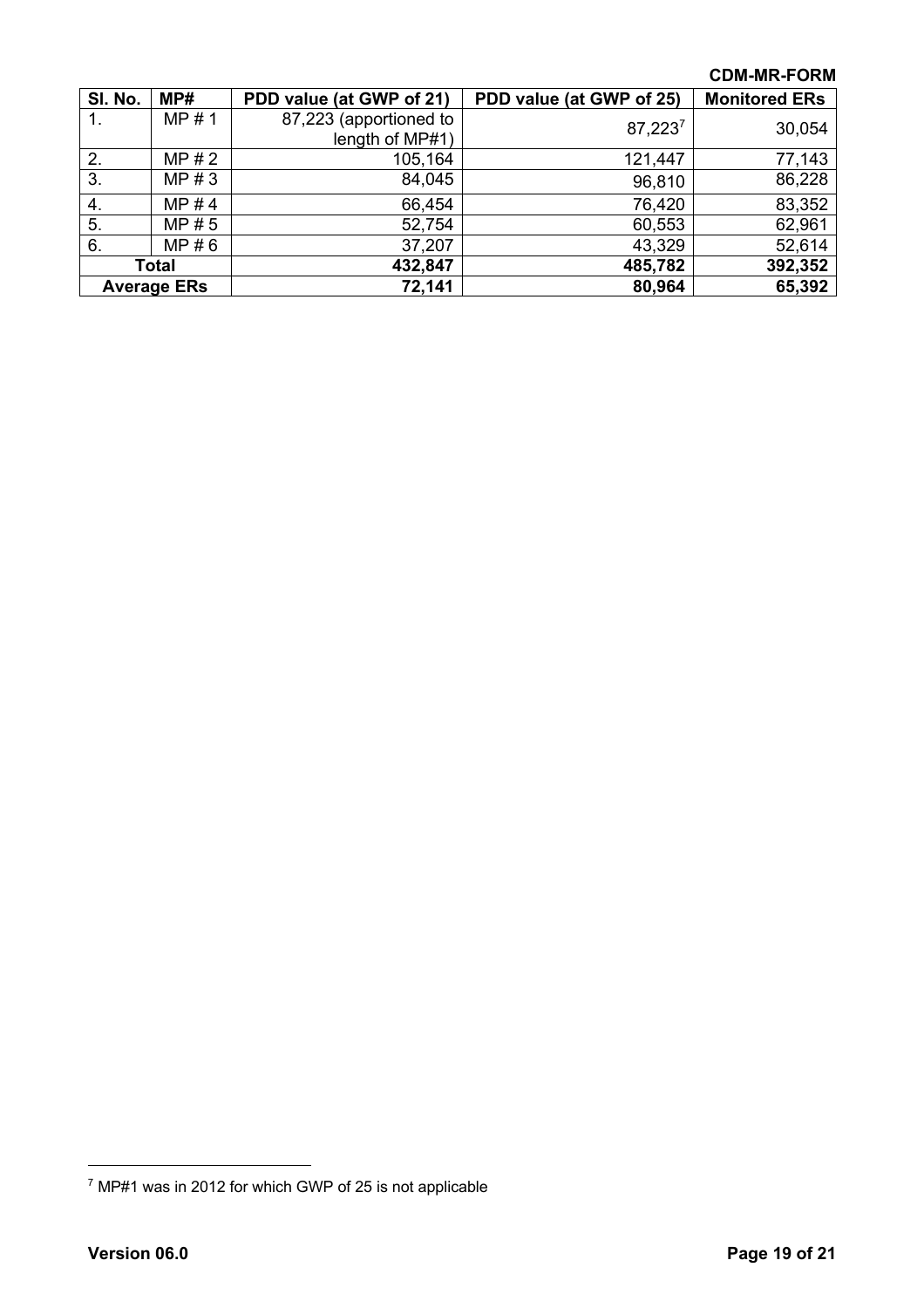# **Appendix 1: Person/entity responsible for completing the CDM-MR-FORM (additional)**

| <b>Organization name</b> | <b>Climate-Secure Services</b>                                                  |
|--------------------------|---------------------------------------------------------------------------------|
| <b>Address</b>           | 65, Pragati Apartments, Club Road, Paschim Vihar, West Delhi, Delhi -<br>110063 |
| Country                  | India                                                                           |
| <b>Telephone</b>         | +91 11 2521 3080                                                                |
| E-mail                   | info@climate-secure.com                                                         |
| Website                  | www.climate-secure.com                                                          |
| <b>Contact person</b>    | Rohit Lohia                                                                     |

- - - - -

### **Document information**

| Version | Date            | Description                                                                                                                                                                                                                  |
|---------|-----------------|------------------------------------------------------------------------------------------------------------------------------------------------------------------------------------------------------------------------------|
| 06.0    | 7 June 2017     | Revision to:                                                                                                                                                                                                                 |
|         |                 | Ensure consistency with version 01.0 of the "CDM project"<br>$\bullet$<br>standard for project activities" (CDM-EB93-A04-STAN);                                                                                              |
|         |                 | Make editorial improvements.<br>$\bullet$                                                                                                                                                                                    |
| 05.1    | 4 May 2015      | Editorial revision to correct version numbering.                                                                                                                                                                             |
| 05.0    | 1 April 2015    | Revisions to:                                                                                                                                                                                                                |
|         |                 | Include provisions related to delayed submission of a<br>$\bullet$<br>monitoring plan;                                                                                                                                       |
|         |                 | Provisions related to the Host Party;<br>$\bullet$                                                                                                                                                                           |
|         |                 | Remove reference to programme of activities;<br>$\bullet$                                                                                                                                                                    |
|         |                 | Overall editorial improvement.<br>$\bullet$                                                                                                                                                                                  |
| 04.0    | 25 June 2014    | Revisions to:                                                                                                                                                                                                                |
|         |                 | Include the Attachment: Instructions for filling out the<br>$\bullet$<br>monitoring report form (these instructions supersede the<br>"Guideline: Completing the monitoring report form" (Version<br>$(04.0)$ ;               |
|         |                 | Include provisions related to standardized baselines;                                                                                                                                                                        |
|         |                 | Add contact information on a responsible person(s)/<br>$\bullet$<br>entity(ies) for completing the CDM-MR-FORM in A.6 and<br>Appendix 1;                                                                                     |
|         |                 | Change the reference number from F-CDM-MR to CDM-MR-<br>$\bullet$<br>FORM;                                                                                                                                                   |
|         |                 | Editorial improvement.                                                                                                                                                                                                       |
| 03.2    | 5 November 2013 | Editorial revision to correct table in page 1.                                                                                                                                                                               |
| 03.1    | 2 January 2013  | Editorial revision to correct table in section E.5.                                                                                                                                                                          |
| 03.0    | 3 December 2012 | Revision required to introduce a provision on reporting actual<br>emission reductions or net GHG removals by sinks for the period up<br>to 31 December 2012 and the period from 1 January 2013 onwards<br>(EB 70, Annex 11). |
| 02.0    | 13 March 2012   | Revision required to ensure consistency with the "Guidelines for<br>completing the monitoring report form" (EB 66, Annex 20).                                                                                                |